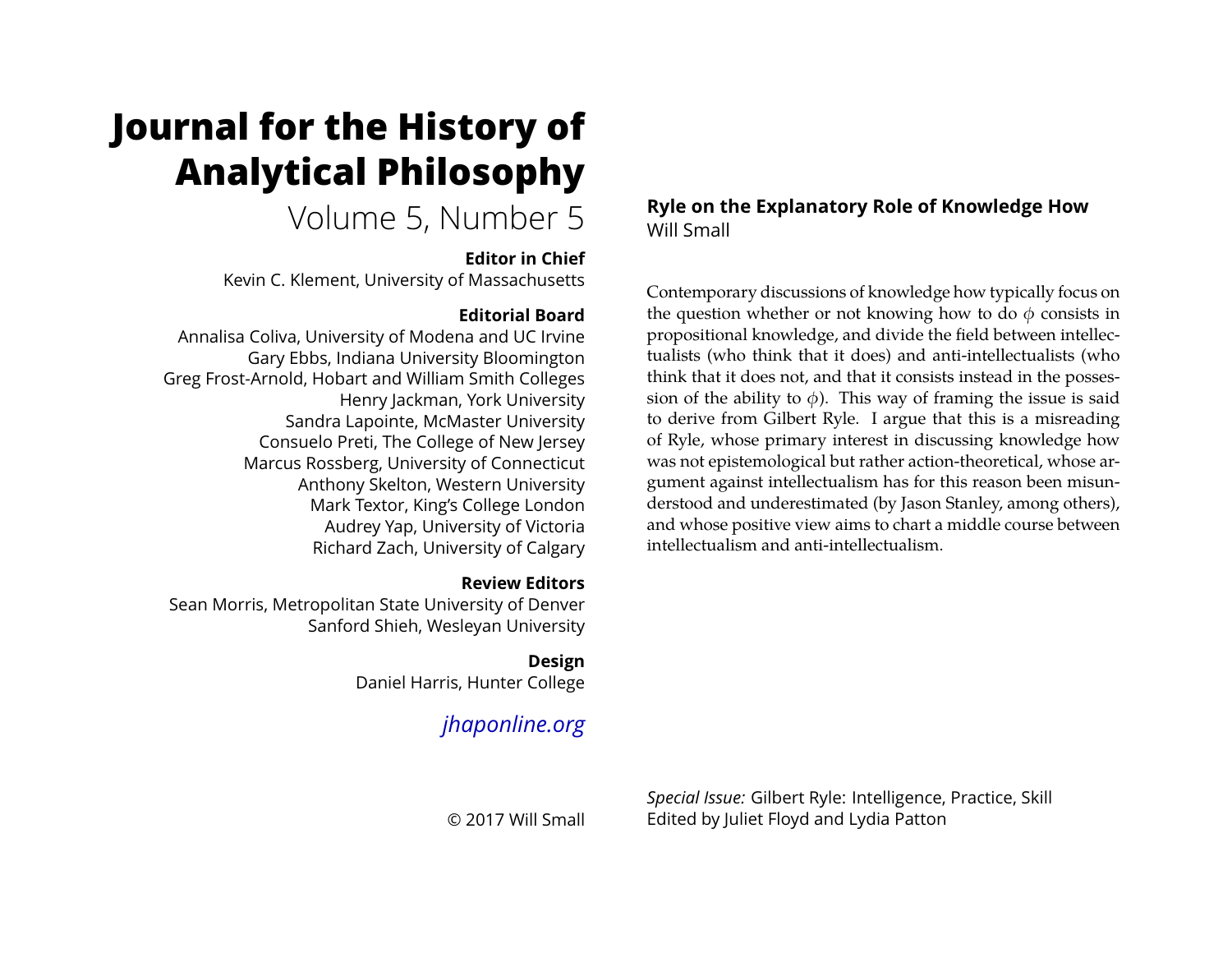# **Ryle on the Explanatory Role of Knowledge How**

Will Small

*. . . whatever 'applying' [rules or criteria, etc.] may be, it* is *a proper exercise of intelligence and it is* not *a process of considering propositions.* – Gilbert Ryle [\(1946a,](#page-20-0) 224)

### **1. Introduction**

What it is to know how to do something, and what it is to exercise such knowledge in action, are topics that have recently been much discussed. The contemporary debate is typically organized around a dispute between intellectualism and antiintellectualism. This way of framing things is typically traced to Gilbert Ryle, who, in summing up his argument against what he called "the intellectualist legend", said that " 'Intelligent' cannot be defined in terms of 'intellectual' or 'knowing how' in terms of 'knowing that' " [\(1949,](#page-20-1) 20). As the contemporary debate sets things up, intellectualism about knowledge how is the view that to know how to do something is to know a proposition, and Ryle, in the landmark discussions that gave currency (in analytic philosophy) to this allegedly distinctive species of knowledge [\(1946a;](#page-20-0) [1949,](#page-20-1) chap. 2), rejected this view; he is thus identified by recent commentators as the paradigm anti-intellectualist.

I will argue that this way of framing the debate is mistaken. There is more than one way to reject intellectualism: there are different reasons for rejecting the claim that to know how to do something is to have a piece of propositional knowledge, and different positive views of what it is to know how to do something if it is not, or not simply, to have some propositional knowledge. A careful reading of Ryle reveals that his discus-

sion is critical not only of intellectualism, but also of a view for which the name "anti-intellectualism" seems apt. (Ryle does not use the term "anti-intellectualism" at all.) The contemporary debate's failure to recognize that there are three positions in play in Ryle's discussion (the two he is criticizing and his own favoured alternative) has led both Ryle's positive view and his criticism of intellectualism to be misunderstood and underestimated. I suspect that this failure is due in part to a tendency to approach knowledge how solely or at least primarily as a topic in epistemology, while neglecting its place in the philosophy of action—and, moreover, to read this approach back into Ryle. If I am right, Ryle's topic, his criticism of intellectualism, and his positive view have all been misunderstood. Ryle's aim is to give an adequate account of the intelligence of intelligent action. He thinks we explain the intelligence of an agent's intelligent actions in terms of her knowledge how to do what she does: the challenge—which Ryle thinks neither intellectualism nor antiintellectualism meets—is to provide an account of knowledge how that can play this explanatory role.

In [§2,](#page-2-0) I will sketch a reading of the place of Ryle's argument against intellectualism in the context of his wider project in *The Concept of Mind*. This reading reveals that the question of whether knowing how to do something is propositional knowledge could not have been Ryle's primary concern. I will then, in [§3,](#page-5-0) provide an interpretation of Ryle's argument against intellectualism that shows what goes wrong in Jason Stanley's recent attempt to defuse it by distinguishing between two forms of intellectualism. Stanley (correctly) thinks that Ryle makes a genuine problem for a form of intellectualism—one that Stanley deems idiosyncratic and inadequately motivated—but he (incorrectly) thinks that his "reasonable" intellectualism is left untouched by Ryle's argument. Finally, in [§4](#page-10-0) I will explain why it is a mistake to characterize Ryle as an anti-intellectualist, and why his positive view promises a middle path between intellectualism and anti-intellectualism.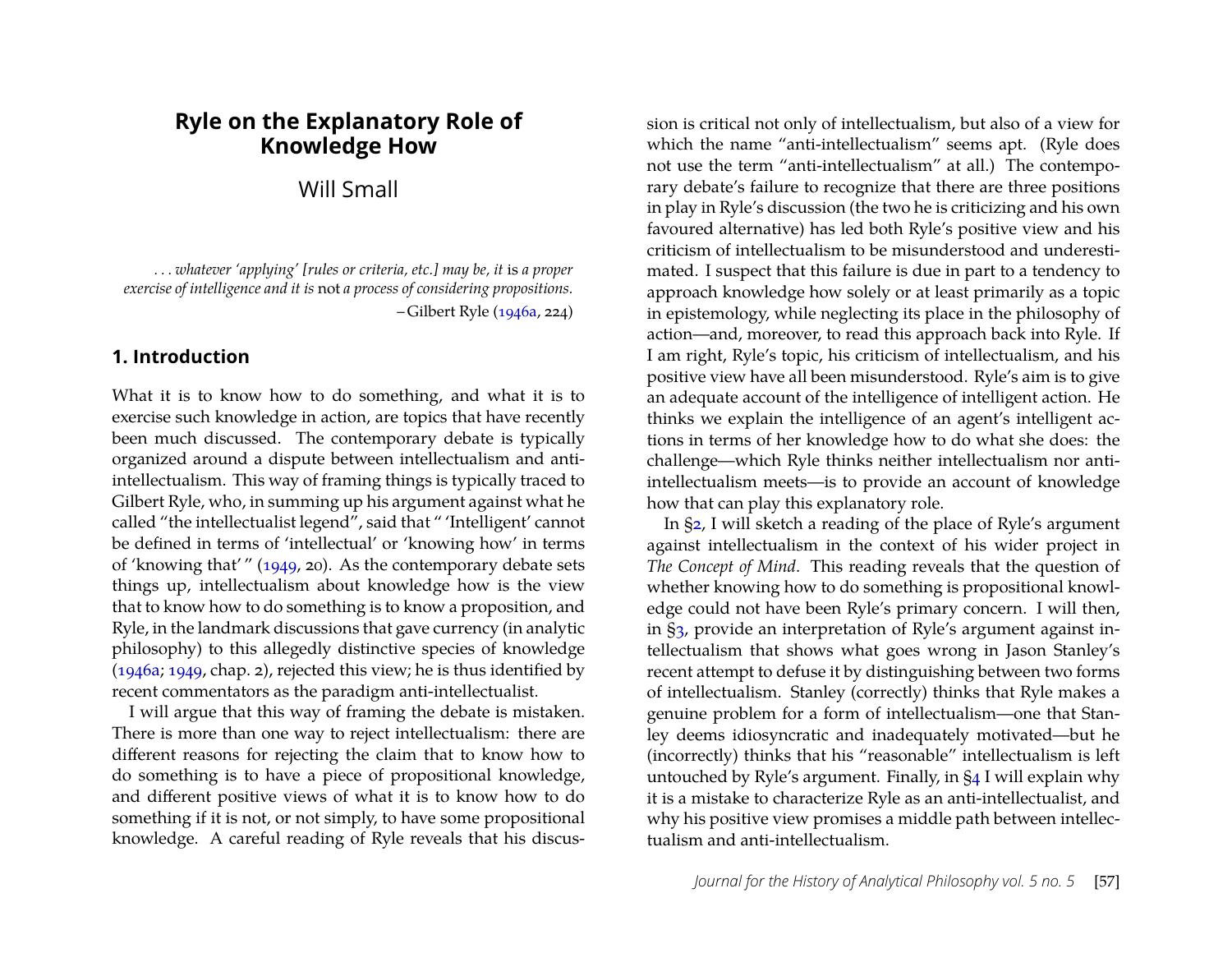# <span id="page-2-0"></span>**2. Knowledge How and Philosophy of Action in** *The Concept of Mind*

The contemporary debate about knowledge how has focused primarily on a question that is, on the face of it, straightforwardly epistemological: whether or not knowing how to do something is propositional knowledge. Ryle is regarded as the contemporary originator of the thesis that it is not. Arguing for this thesis is assumed to be Ryle's primary goal in the second chapter of *The Concept of Mind* [\(Ryle 1949;](#page-20-1) hereafter, *[CM](#page-20-1)*) and in his Presidential Address to the Aristotelian Society [\(Ryle 1946a\)](#page-20-0), which are both called "Knowing How and Knowing That". But when epistemologists look at these texts to evaluate Ryle's arguments for his thesis, they are often frustrated:

[T]here is little agreement over not only the status but also the very structure of the best version of a regress argument against intellectualism. Part of the problem is that Ryle's own regress argument is not an argument against the view that knowledge-how is a kind of knowledge-that. Rather, the target of Ryle's argument is what he called *the intellectualist legend*—which is a view about the nature of intelligent actions, not knowledge-how. [\(Cath 2013,](#page-19-0) 358–59)

Ryle's argument that knowing how is not a species of knowing that is indirect. The principal target of the argument is the intellectualist view of what it is for an action to have an intelligence property . . . . [I]t is supposed to follow from the falsity of this conception of intelligent action that knowing-how cannot be defined in terms of knowing-that  $\dots$  [\(Stanley 2011a,](#page-20-2) 12)

The target of Ryle's arguments is not the claim that one knows how to  $\phi$  just in case one possesses some piece or pieces of propositional knowledge; it is something he calls "the intellectualist legend", which is a view about what makes it the case that human action can be evaluated as intelligent or unintelligent. Cath and Stanley thus suppose that Ryle argues against the intellectualist legend in order to show that intellectualism

(understood as the claim that knowing how is knowing that) is false. They think that he fails in this endeavour because intellectualism is merely compatible with, but does not entail, the legendary conception of what it takes to exercise or manifest knowledge how in skilled or intelligent action.

My goal in this section is to show that this interpretation of Ryle's aim in arguing against the intellectualist legend is mistaken: the central issue for Ryle is not whether knowledge how to  $\phi$  has propositional or non-propositional content. In order to show this, I will recast Ryle's famous discussion of "knowing how and knowing that" in the broader context of his argument in*[CM](#page-20-1)*. Though the focus of the contemporary debate on whether or not knowledge how is propositional knowledge is explicable given Ryle's presentation, this focus is unfortunate: it threatens to obscure the deeper questions that were his real concern—how human behaviour comes to be invested with those "qualities of mind" that are markers of intelligence—and to give the impression that the topic is merely an epistemological curiosity. The usual interpretive practice is to take the title-sharing chapter and essay as a unit to be examined in isolation (or perhaps against the backdrop of Ryle's alleged commitment to behaviourism). But in fact the second, third, fourth, and fifth chapters of *[CM](#page-20-1)* form a unity, and their central topic is not anything particularly epistemological. Indeed, their topic is not even so much what passes by contemporary standards as philosophy of mind; it is, rather, philosophy of action. Getting a proper understanding of how these chapters relate to each other will facilitate a proper understanding of Ryle's aims and arguments in his discussions under the heading "Knowing How and Knowing That".

#### <span id="page-2-1"></span>**2.1. Causalism and dispositionalism**

Human action characteristically displays intelligence, and when it doesn't, it is often subject to criticism; it is such as to be evaluated or assessed, and praised or criticized, for its intelligence.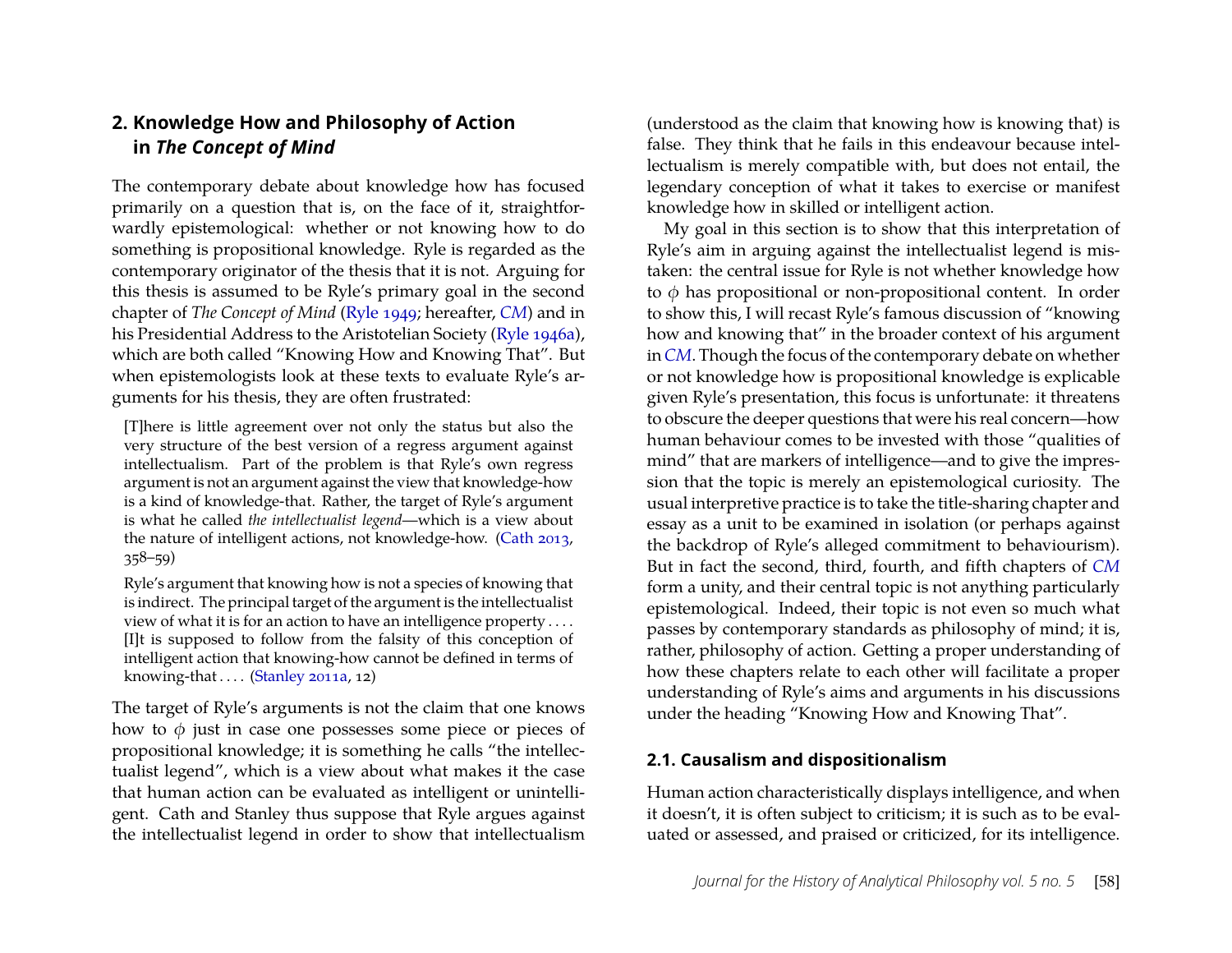Human action is also characteristically intentional and voluntary, though some of it is unintentional and/or involuntary; these characteristics open up another dimension along which we praise, blame, and excuse agents.<sup>[1](#page-3-0)</sup> And human action is characteristically done from motives, or for reasons; this opens up a third dimension of evaluation and criticism of those reasons and motives as good or bad. These three aspects of human action and their corresponding dimensions of evaluation interact, but they exhibit a certain degree of independence: intelligent or skillful actions may be performed from bad motives, intentional actions may be stupid, and so on.

What it is for an action to display intelligence, to be intentional or voluntary, and to be done from a motive (or "for a reason", on one natural construal of that expression) are the central topics of the second, third, and fourth chapters of *[CM](#page-20-1)* respectively. Ryle's primary goal in each chapter is to create difficulties for the suggestion that in each case the explanation will consist in identifying an inner, "mental" cause of a mechanical bodily movement that is intrinsically unfit to receive "mental" predicates. (In the book's first chapter, Ryle provided an overview of his overall target, "Descartes' Myth," according to which, as he put it "with deliberate abusiveness," a human being's mind and body are related as "the Ghost in the Machine", *[CM](#page-20-1)* 5.) Thus he argues that *intelligent* action is not bodily movement caused by an *intellectual operation* in virtue of which the bodily movement is credited, derivatively, with intelligence (*[CM](#page-20-1)* chap. 2); that *voluntary* action is not bodily movement caused by a *volition* in virtue of which the bodily movement is deemed to be something the agent does, rather than something that happens to him, or something he does at will, rather than against his will or without his will's involvement (*[CM](#page-20-1)* chap. 3); and that "to explain an action as done from a specified motive or inclination is

<span id="page-3-0"></span><sup>1</sup>Or rather, at least one such dimension: see [Hyman](#page-20-3) ( $2015$ ) for the claim that voluntariness is, whereas intentionality is not, an ethical concept.

not to describe the action as the effect of a specified cause" (*[CM](#page-20-1)* chap. 4, p. 97). Evidently he sees his treatment of the operations of each of what he takes to be the traditional three parts of the mind or soul—"Thought, Feeling and Will" ([CM](#page-20-1) 50)—as of a piece, writing, for instance, that "the doctrine of volitions is a causal hypothesis, adopted because it was wrongly supposed that the question, 'What makes a bodily movement voluntary?' was a causal question. This supposition is, in fact, only a special twist of the general supposition that the question, 'How are mental-conduct concepts applicable to human behaviour?' is a question about the causation of that behaviour" (*[CM](#page-20-1)* 54).

The central target, then, of Ryle's discussion in the second, third, and fourth chapters of *[CM](#page-20-1)* taken together is the view that to credit some piece of behaviour with displaying qualities of mind we must appeal to inner mental causes of it. I will call this general view *causalism*. With respect to each aspect of human agency Ryle argues against causalism and seeks to defend a *dispositionalist* alternative: in each case (intelligence, voluntariness, motives/reasons) he suggests that instead of looking for *causes* of behaviour in virtue of which their effect—the behaviour, some bodily movement—is an intelligent, voluntary action performed from a motive, we should view actions as the manifestations of "multi-track dispositions".

Crucially, however, there is a running concern throughout Ryle's discussions of intelligence, the will, and motives/reasons: namely, that his proposed revision in the form of explanation employed with respect to behaviour displaying "qualities of mind"—replacing "infer[ence] to occult causes" with "subsum[ption] under hypothetical and semi-hypothetical propositions" (*[CM](#page-20-1)* 38)—will make it impossible to distinguish the rational, intelligent, self-determined exercises of agency that are his quarry from the "blind" and "automatic" manifestations of "pure habit" that can resemble the actualizations of the dispositions of non-rational creatures and things. For this reason, Ryle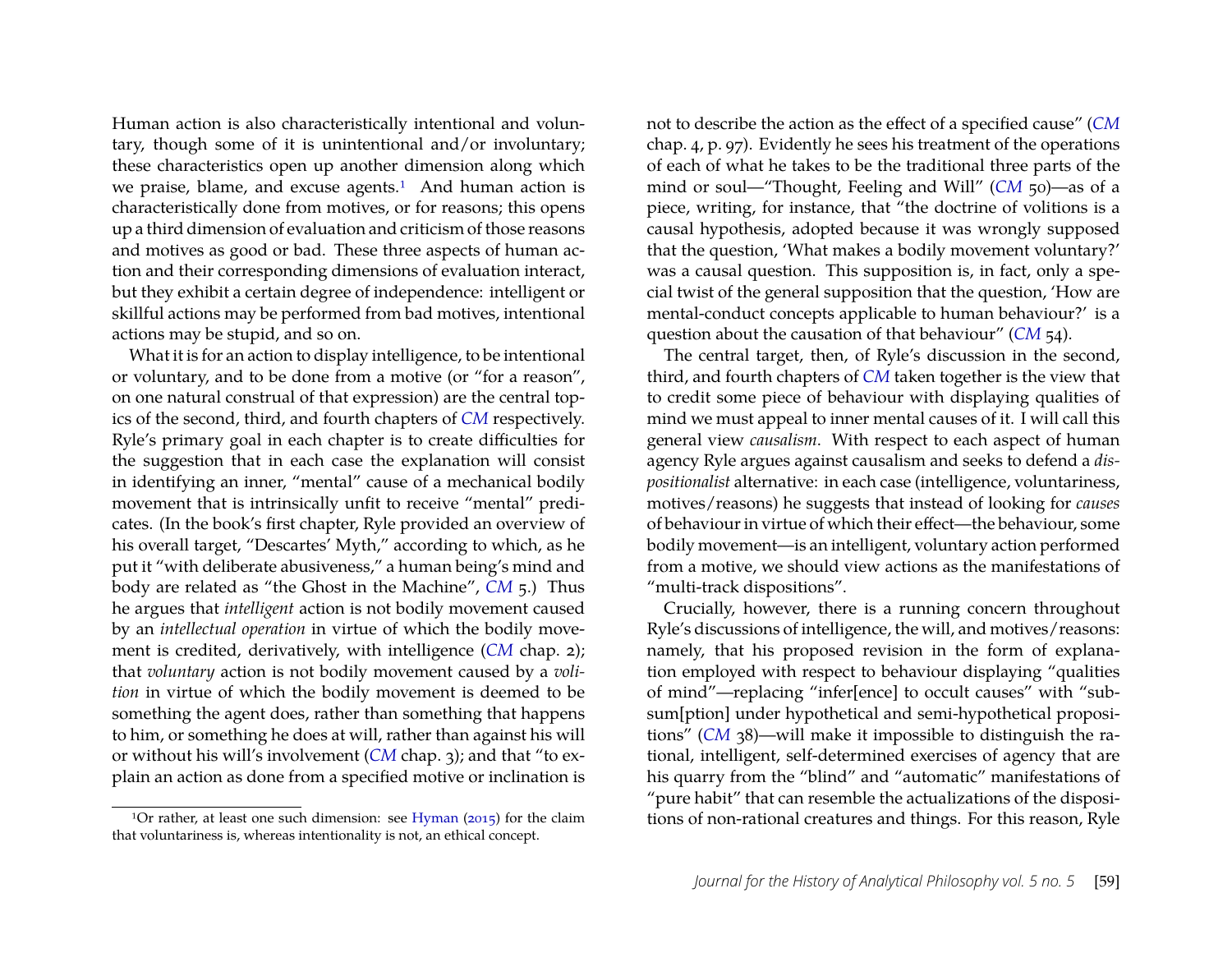at various points provides indications of the differences between different kinds of dispositions, and he frequently introduces the idea of an agent's doing something "thinking or heeding what he was doing" as a characteristic feature of the exercise of a skill or competence that distinguishes it from the manifestations of a "pure habit"; these distinctions and this all-important idea are explicitly thematized and further pursued in the fifth chapter of *[CM](#page-20-1)*. In each case, Ryle aims to undermine causalism and offer a dispositional alternative—without, however, lapsing into a merely mechanical, animal, or sub- or non-rational dispositional explanation of the relevant aspects of human action.

#### **2.2. Causalism and the intellectualist legend**

What is at issue in both of Ryle's discussions under the title "Knowing How and Knowing That" [\(1946a;](#page-20-0) *[CM](#page-20-1)* chap. 2) is *causalism about the intelligence of intelligent behaviour*.[2](#page-4-0) (As we have seen, qualities of intelligence do not exhaust qualities of mind.) Here is a generic statement of causalism about intelligence: a piece of intelligent behaviour inherits its title from the intelligence of a mental cause; in itself, the behaviour is intrinsically dumb.[3](#page-4-1) A piece of behaviour, on this view, is never intrinsically intelligent; if it is intelligent, it is so in virtue of being caused by something mental that possesses intrinsic intelligence.[4](#page-4-2)

However, Ryle's actual target—the intellectualist legend—is a more specific version of causalism about intelligence, which involves a number of further commitments. For our purposes, the crucial further claims are (i) that intelligence is the work of "the Intellect", the fundamental acts of which are intellectual or theoretical operations and activities; and (ii) that intellectual operations and activities aim at and paradigmatically involve "knowledge of true propositions or facts" (*[CM](#page-20-1)* 15).

Ryle describes himself as aiming "not to deny or depreciate the value of intellectual operations, but only to deny that the execution of intelligent performances entails the additional execution of intellectual operations" (*[CM](#page-20-1)* 36). His goal is to replace a conception on which intellectual or theoretical activity is the home of intelligence, from which it enters into practical activity only derivatively, with one on which, as he puts it in the essay, "intelligence is directly exercised as well in some practical performances as in some theoretical [i.e. intellectual] performances"  $(1946a, 223)$  $(1946a, 223)$ .

However, Ryle's presentation sometimes runs together two related but distinguishable criticisms that he makes of the view he opposes: his criticism of the idea that to credit some act with

<span id="page-4-0"></span><sup>2</sup>Perhaps more precisely, it is causalism about the intelligence of intelligent action, for it is a view not only about "outer" or "bodily" action but about "inner" or "mental" action too. Ryle's discussion in *[CM](#page-20-1)*, occurring as it does in the context of problematizing the "Cartesian" conception of the relation between mind and body, focuses more on the intelligence of bodily action, or "behaviour".

<span id="page-4-1"></span><sup>&</sup>lt;sup>3</sup>Not stupid, but, as it were, "a-intelligent": intelligence predicates, whether positive or negative, get a grip on behaviour only in virtue of its being caused by something to which they originally and non-derivatively apply—namely, a mental state or operation. A bodily movement, according to the causalist, is—like Pluto's orbit—intrinsically neither intelligent nor unintelligent.

<span id="page-4-2"></span><sup>4</sup>John Bengson and Marc Moffett "believe that one of Ryle's most important contributions was to uncover a general, theoretically significant fault line in the theory of knowledge, mind, and action, to which these terms ['intellectualist' and 'anti-intellectualist'] helpfully—and quite naturally—apply. The core contention of the intellectualist side of this line is that states of Intelligence and exercises thereof are at least partially grounded in propositional attitudes. The core contention of the anti-intellectualist side, by contrast, is that states of Intelligence and exercises thereof are grounded in powers (abilities or dispositions to behavior), not in propositional attitudes" [\(2011b,](#page-19-1) 18). But the issue is not, in the first instance, whether the qualities of mind displayed by human behaviour are "grounded in propositional attitudes"; it is rather whether to adopt a causal account, on which intrinsically unintelligent behaviour "inherits" qualities of mind from states or acts of mind (whether propositional or not). Moreover, the "theoretically significant fault line" that Ryle identifies goes beyond the explanation of the *intelligence* of behaviour (see [§2.1\)](#page-2-1).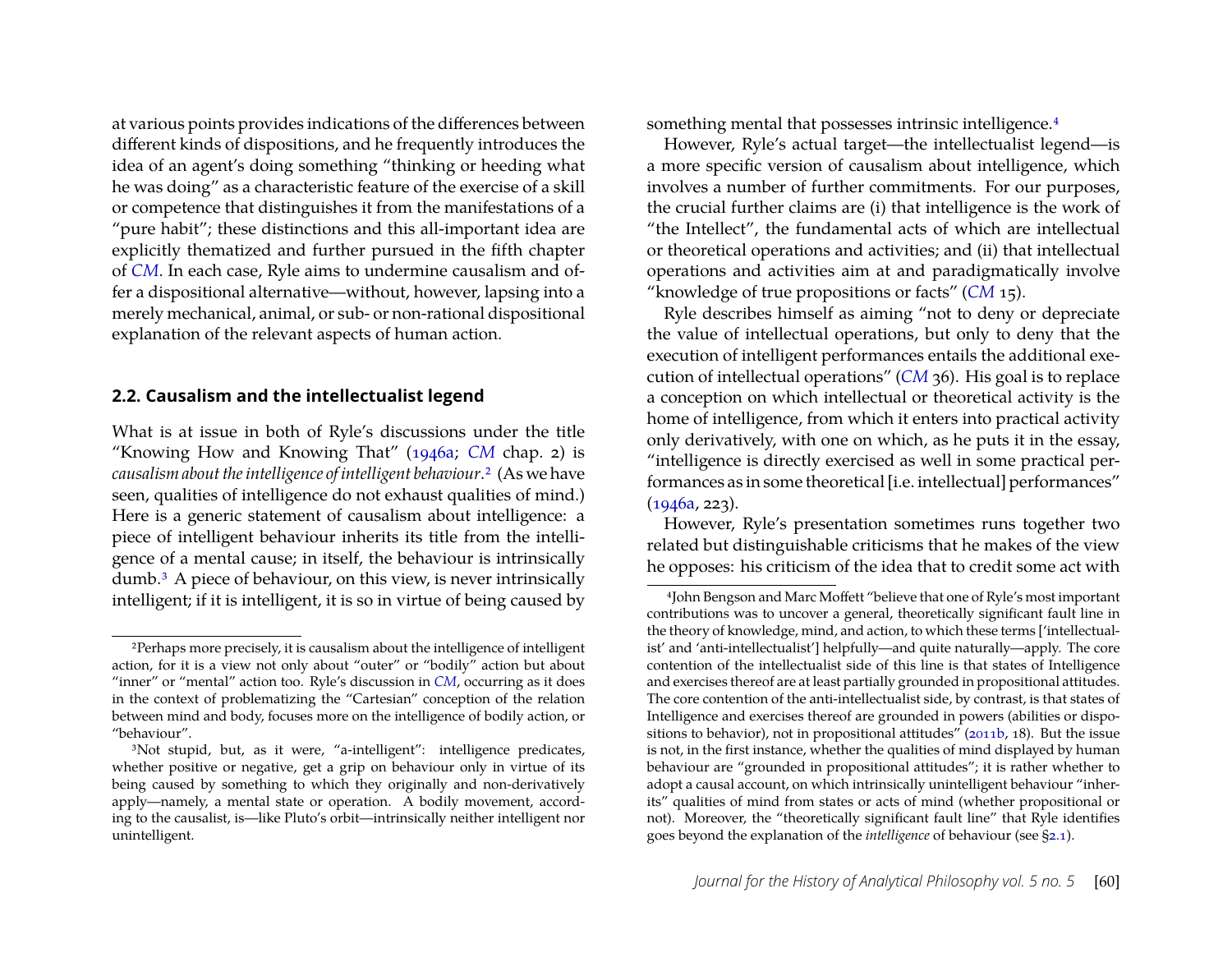displaying qualities of mind we must appeal to an inner mental cause, and his criticism of the idea that the fundamental mental activity consists in the apprehension of truths. The point of distinguishing the commitments that constitute the intellectualist legend as a determinate form of causalism about intelligence is to make it clear what Ryle must think his arguments against it need to show, and what form his alternative, which is supposed to emerge from the wreckage, is supposed to take. For example, we already have enough to see that Stanley misinterprets Ryle in an important way. Stanley writes:

According to Gilbert Ryle, . . . knowing how is a distinctive kind of non-propositional mental state . . . [\(Stanley 2011b,](#page-20-4) 207)

The [intellectualist] view must be formulated so that its falsity allows Ryle to conclude that intelligent action is a matter of being guided by a non-propositional state of knowing how. [\(Stanley](#page-20-2) [2011a,](#page-20-2) 12)

Because Stanley fails to see that Ryle's "discussion of knowing how" is part of a larger project in what would now be called the philosophy of action, he ends up ascribing to Ryle a position that falls squarely within Ryle's more general target of causalism about intelligence. To see this, suppose that "knowing how is a distinctive kind of non-propositional mental state", and that a piece of behaviour is intelligent (is such as to be evaluated for its intelligence or lack thereof) just in case it is appropriately caused (and, let us say, guided) by this non-propositional mental state. Such a position would maintain the distinction between knowledge how and knowledge that that the contemporary debate typically represents as the all-important issue for Ryle, but it would evidently be a form of causalism about intelligence. Thus the question whether knowledge how is propositional or not cannot be the essential issue, even for Ryle—his titles and slogans notwithstanding.[5](#page-5-1) Rather, the essential task is to provide an adequate account of the intelligence of intelligent action.

# <span id="page-5-0"></span>**3. Ryle's Argument Against Intellectualism**

#### **3.1. "Reasonable" intellectualism**

According to Ryle, the "crucial objection" to the intellectualist legend is this:

The consideration of propositions is itself an operation the execution of which can be more or less intelligent, less or more stupid. But if, for any operation to be intelligently executed, a prior theoretical operation had first to be performed and performed intelligently, it would be a logical impossibility for anyone ever to break into the circle. (*[CM](#page-20-1)* 19)

Stanley [\(2011a,](#page-20-2) 13–14) apparently concedes that "the consideration of propositions is itself an operation the execution of which can be more or less intelligent, less or more stupid". But he denies that intellectualism requires that "for any operation to

<span id="page-5-1"></span><sup>5</sup>Indeed, earlier readers of Ryle seem not to have taken the title "Knowing

How and Knowing That" to give a good indication of the topic of chapter 2 of *[CM](#page-20-1)*: J. L. Austin, in his review of the book, says, after giving an overview of its first chapter, that Ryle "proceeds to deal in successive chapters with Intelligence, Will, Emotion, Self-Knowledge, Sensation, Imagination and Intellect. In the middle (for no very apparent reason) is a chapter in which he expounds some of his principal techniques, more particularly the logic of 'dispositional' words and of 'achievement' words; and a concluding chapter discusses the roles, actual, possible and impossible, of psychology" [\(1950,](#page-19-2) 46). And Anthony Kenny writes in the preface of his book *The Metaphysics of Mind* that its "structure . . . is modeled on that of *The Concept of Mind*, and the ten chapters of which it consists divide the field of discussion in almost exactly the same way as the ten chapters which Ryle published in 1949. . . . Ryle's second chapter was entitled "Knowing That and Knowing How". The distinction between these two types of knowledge has, unlike some of Ryle's other distinctions, become a philosophical commonplace; and the chapter of *The Concept of Mind* in any case ranged more widely than its title suggested. I have, accordingly, retitled my second chapter 'Body, Soul, Mind, and Spirit' " [\(1989,](#page-20-5) vi–vii). More recently, Greg Sax claims that "the Fundamental Distinction between (what [Ryle] called) 'knowledge-how' and 'knowledge-that' *simply isn't about knowledge at all*. Ryle's phraseology is idiomatic. It distinguishes, respectively, the sort of intelligence implicit in performance from the sort that is explicit in intelligent deliberation and intention" [\(2010,](#page-20-6) 508).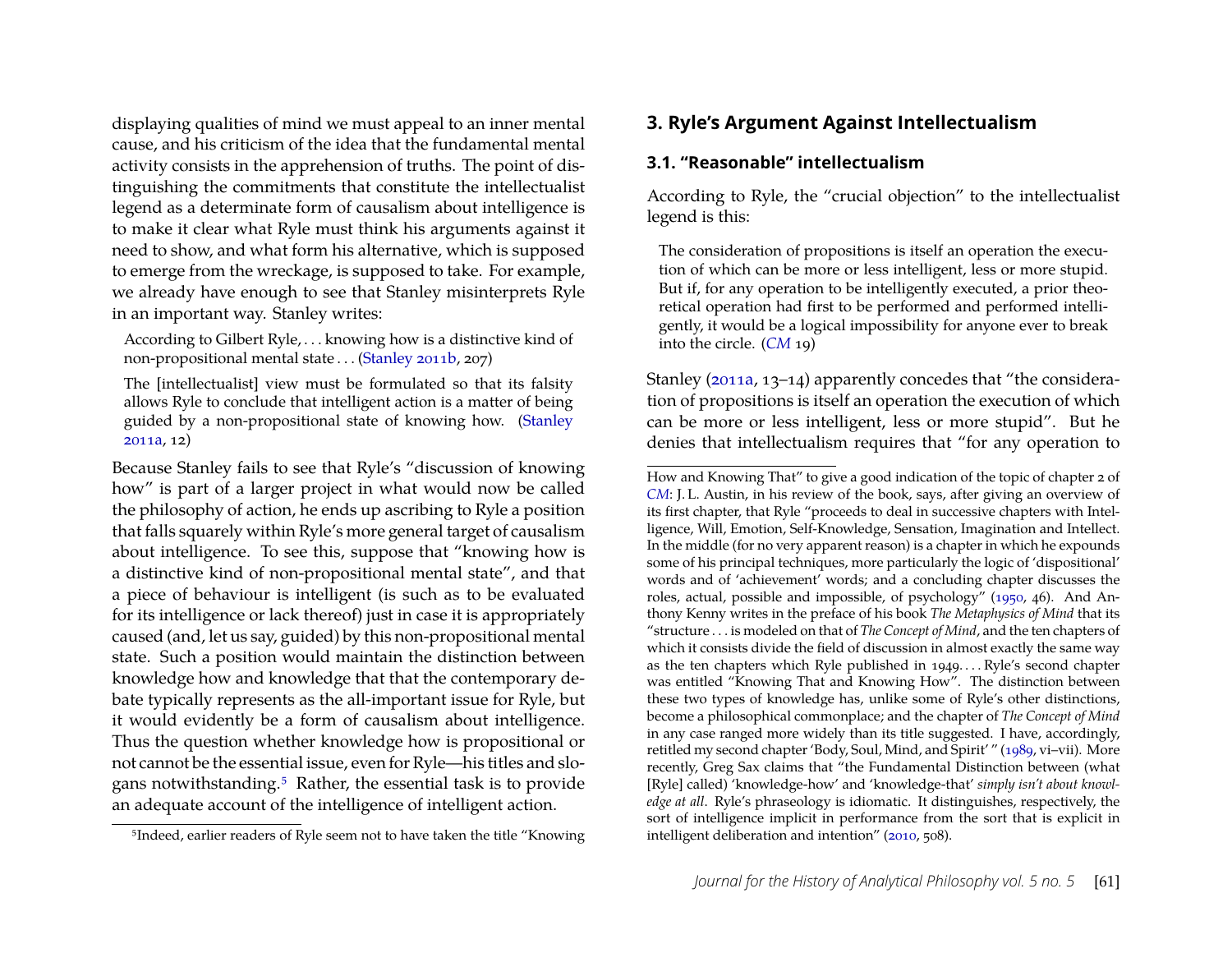be intelligently executed, a prior theoretical operation had first to be performed and performed intelligently". He writes: "The reasonable intellectualist about intelligent action will hold that an action is intelligent in virtue of being guided by propositional knowledge, but deny that this entails that intelligent action requires a prior act of self-avowing the propositional knowledge that guides one's action" [\(2011a,](#page-20-2) 14).<sup>[6](#page-6-0)</sup> Only an *unreasonable* intellectualist would actually claim that a prior theoretical operation is required for propositional knowledge of how to do something to put into practice. This kind of intellectualist—one who subscribes to the intellectualist legend—does indeed face a vicious regress. But to reject intellectualism for this reason would be to throw the baby out with the bathwater, Stanley thinks: Ryle's argument shows only that a certain theory of what it takes to exercise or manifest propositional knowledge how is untenable; so long as an alternative can be found that avoids the regress, intellectualism can be maintained.

By Stanley's lights, Ryle's disregard of *reasonable* intellectualism is unjust, because he (Ryle) evidently supposes that knowledge how as he (Ryle) conceives of it, can be put into practice without any prior theoretical operation. Stanley makes the point by appeal to an often-quoted passage from Carl Ginet:

. . . all that [Ryle] actually brings out, as far as I can see, is that the exercise (or manifestation) of one's knowledge of how to do a certain sort of thing need not, and often does not, involve any separate mental operation of considering propositions and inferring from them instructions to oneself. But the same thing is as clearly true of one's manifestations of *knowledge that* certain propositions are true, especially one's knowledge of truths that answer questions of the form 'How can one . . . ?' or 'How should one . . . ?' I exercise (or manifest) my knowledge *that* one can get the door open by turning the knob and pushing it (as well as my knowledge *that* there is a door there) by performing that operation quite automatically as I leave the room; and I may do this, of course, without formulating (in my mind or out loud) that proposition or any other relevant proposition. [\(Ginet 1975,](#page-19-3) 7)

I take it that no one would deny Ginet's claim that it is possible to act on one's propositional knowledge that one can get the door open by turning the knob and pushing it without contemplating, formulating, considering, or self-avowing the proposition—or performing any other theoretical operation on or with it. We put such knowledge into practice all the time. But, as is so often the case in philosophy, our question is not whether it is actually the case that we do this, but how it is possible that we do it. More precisely, Ryle's intellectualist had promised an account of what makes some piece of behaviour—someone's opening a door, let it be—such that intelligence predicates apply to it. What makes someone's opening the door by turning the knob and pushing it intelligent (if it was) or stupid (if it was)?

#### **3.2. Ryle's challenge: the selection and execution of means**

An agent may know, of many different ways of opening the door, that they are ways in which she could open it. She may know that she could open it by turning the knob and pushing it with her left hand, or by doing the same with her right. She may know that she could open it by lunging at the knob with her knee in an effort to drag it around, or by kicking it hard near the knob, or by pressing the button next to the door, or on the remote control, or by ordering a subordinate to open it, or by letting an admirer know she'd like it to be open, or ..., or .... Her opening it in one of these ways rather than another might earn her deed different intelligence epithets. (Ryle, *[CM](#page-20-1)* 19: "what makes [the agent] consider the one maxim which is appropriate

<span id="page-6-0"></span><sup>&</sup>lt;sup>6</sup>It is worth contrasting the regress argument attributed to Ryle by Stanley [\(2011a\)](#page-20-2), which targets the intellectualist legend's conception of the intelligence of intelligent behaviour, with that attributed to him by Stanley and Williamson [\(2001\)](#page-20-7), which seeks to establish directly that knowing how is distinct from knowing that.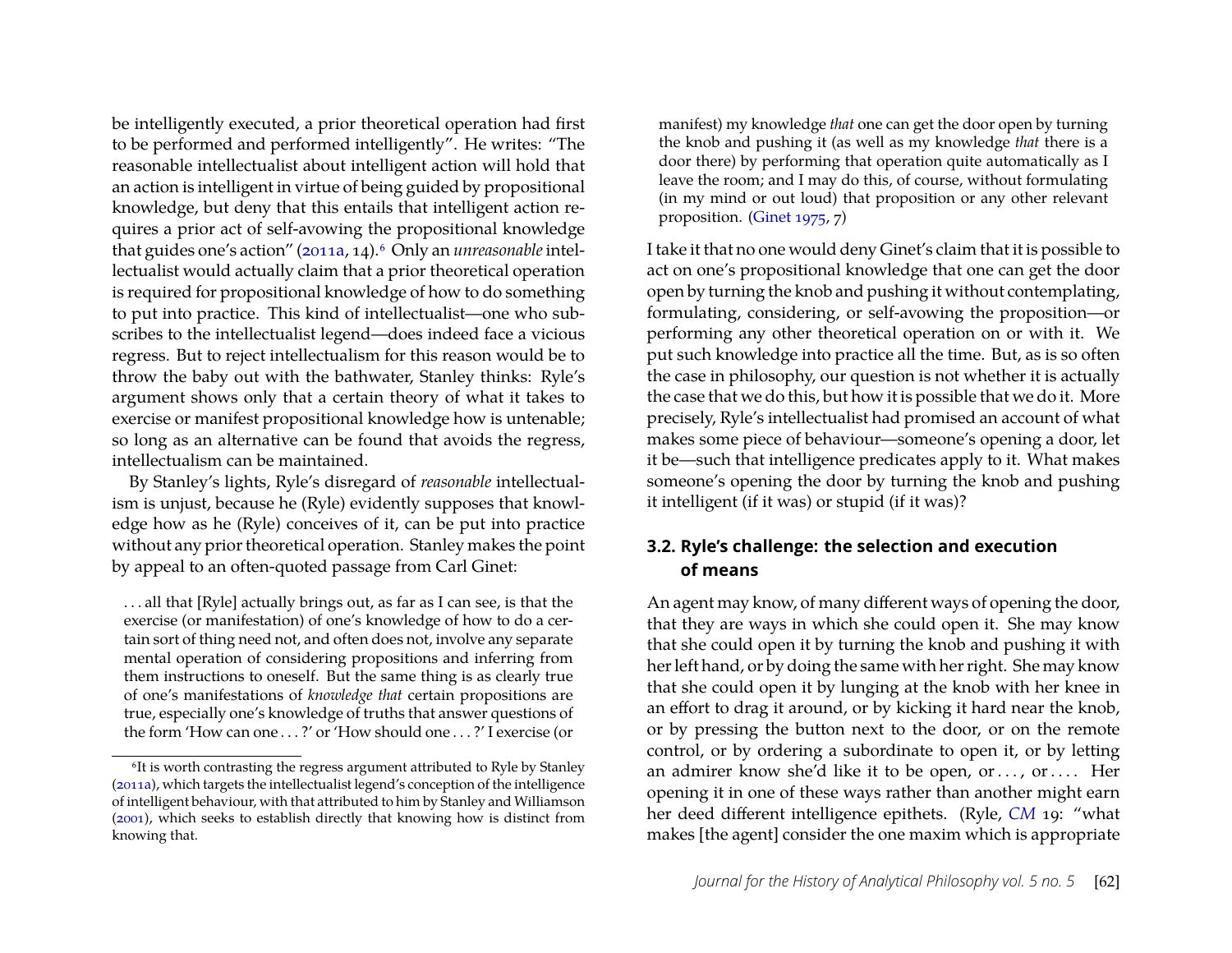rather than any of the thousands which are not?")<sup>[7](#page-7-0)</sup> Moreover, suppose she made an intelligent *selection* from her stock of dooropening knowledge: still, her *execution* of her selected means can be assessed for *its* intelligence. Someone who knew that she could get the door open by turning the knob and pushing it (with her right hand), but who didn't know her own strength, might twist the knob so hard she ripped it off and pushed the door so hard she tore it off its hinges. This would be a stupid thing to have done, even though it was more intelligent to try to open the door by turning the knob and pushing than by kicking it open. (Ryle, *[CM](#page-20-1)* 20: "how am I led to make a suitable application of the reason to the particular situation which my action is to meet?")

To put these points more abstractly: Someone who wants to do *D* may know that she can do *D* by doing *A*, or by doing *B*, or by doing *C*. She must decide which means to take, and her selection may be rational, irrational, intelligent, stupid, judicious, injudicious . . . Suppose she decides to do *A*. Still, *do A* is an action form or type that can be instantiated on different occasions by different concrete actions. In doing *A*, the agent realizes the action form, and if she succeeds in doing *A*, there is a token action of that form: an event that was a doing of *A*, by her, at a certain place and time, that took a certain length of time, and that had various (other) accidental properties. The concrete action and the process of realizing it—the agent's execution of the way of getting what she wanted that she selected—are also assessable in terms of intelligence concepts. As I understand Ryle, he charges the intellectualist with the following explanatory burden: to account for the intelligence of the *selection* and *execution* of a particular piece of actionable propositional knowledge. These are the two "salient points at which this regress would arise" that Ryle immediately goes on to discuss after presenting his "crucial objection to the intellectualist legend" (*[CM](#page-20-1)* 19), and they correspond to the "two directions" that the "vicious regresses" led to by "the prevailing doctrine" of the intelligence of intelligent activities are said to take in his Presidential Address [\(Ryle 1946a,](#page-20-0) 223).

## **3.3. Reasonable intellectualism does not meet Ryle's challenge**

In my view, Stanley's reasonable intellectualism does not meet Ryle's challenge to explain the intelligence of the intelligent selection and execution of means. According to Stanley, practical knowledge how to do things consists in knowledge of a "special kind of facts" [\(Stanley 2011a,](#page-20-2) viii): an expert's knowledge how to  $\phi$  (the knowledge she manifests in skillfully  $\phi$ -ing) consists in her knowing, of some way  $w$  of  $\phi$ -ing, that  $w$  is a way in which she herself can or could  $\phi$ —that it is a way for her "to achieve counterfactual success at  $\phi$ -ing" [\(2011a,](#page-20-2) 129)—where she is able to think of *w* under a "practical mode of presentation". To be sure, this account has the resources to explain certain aspects of the intelligence of actions. For instance, an agent might falsely believe that *w* is a way that provides her with counterfactual success at  $\phi$ -ing and yet nevertheless successfully  $\phi$  in way  $w$ on this occasion. Presumably her  $\phi$ -ing would be deemed lucky, not skillful, as it also would if she had believed truly but without justification that *w* is a way that provides her with counterfac-

<span id="page-7-0"></span><sup>7</sup>On the problems attending the intelligent selection among known facts of those on which to act, cf. [Dreyfus](#page-19-4) [\(1992\)](#page-19-4): "Open-structured problems, unlike games and tests, raise three sorts of difficulties: one must determine which facts are possibly relevant; which are actually relevant; and, among these, which are essential and which inessential. . . . What counts as essential depends on what counts as inessential and vice versa, and the distinction cannot be decided in advance, independently of some particular problem, or some particular stage of some particular game. . . . This situational character of relevance works both ways: In any particular situation an indefinite number of facts are possibly relevant and an indefinitely large number are irrelevant"  $(257 - 58)$ .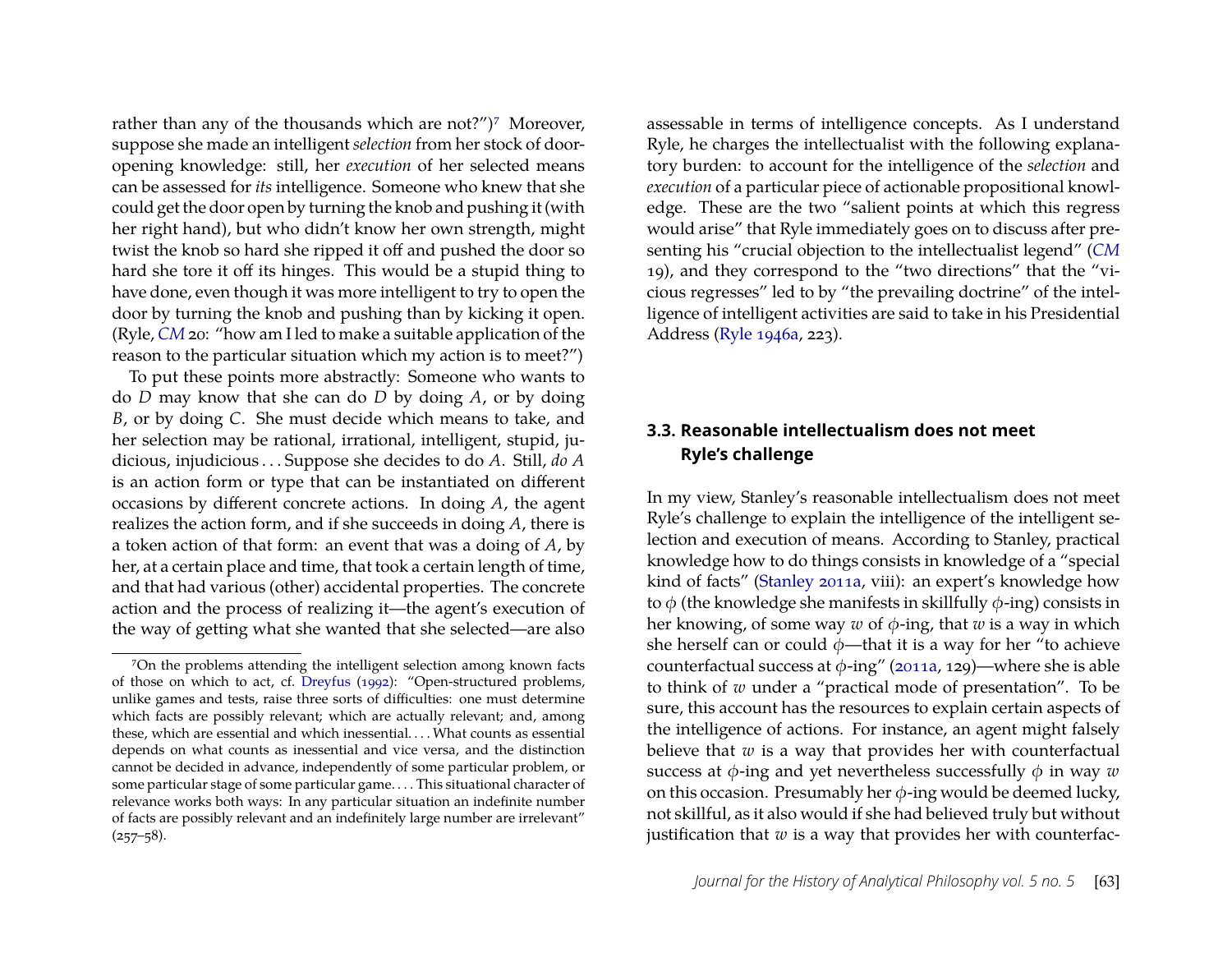tual success at  $\phi$ -ing.<sup>[8](#page-8-0)</sup> Whether or not an agent's beliefs about how she can or could  $\phi$  are true, and whether or not (and to what degree) they are justified provide dimensions along which Stanley can explain the intelligence of intelligent actions. But Ryle's point is that there is more to explain than this: the fact that an agent believes truly and with justification that some way  $w_1$  is a way that provides her with counterfactual success at  $\phi$ ing cannot explain either (i) the intelligence of her selection of *w*<sup>1</sup> from among the ways of which she knows that they bring her counterfactual success at  $\phi$ -ing or (ii) the intelligence of the details of her  $\phi$ -ing in that particular way. To see this, it helps to think about how to individuate the ways of  $\phi$ -ing to which Stanley's account appeals.

Suppose ways are individuated so finely that there could be no question of intelligence being involved in their execution. This would, of course, put more weight on the task of explaining the intelligence of the selection of the proposition, say, *that*  $w_7$  *is a way for the agent to* φ from the agent's stock of propositional knowledge about how she can  $\phi$ . Knowledge of the proposition *that*  $w_7$  *is a way for her to*  $\phi$  doesn't suffice to explain the intelligence of  $\phi$ -ing in way  $w_7$  rather than in way  $w_{13}$  (of which she also knows that it is a way for her to  $\phi$ )—yet it might be that, in these particular circumstances,  $\phi$ -ing in way  $w_7$  was just what was called for, whereas  $\phi$ -ing in way  $w_{13}$  wouldn't have been nearly as good.

If ways of  $\phi$ -ing are individuated more coarsely, on the other hand, the explanatory burden shifts back to the intelligence of execution: of, as it were, the particular way in which the agent  $\phi$ s in way  $w$ <sup>[9](#page-8-1)</sup>. But the proposition concerning a way of  $\phi$ -ing

will necessarily be general ( $\phi$  is an action form or type,  $w$  is a property that is instantiated by token actions), whereas the action that manifests it will necessarily be completely specific (as a concrete, fully determinate token action). Assuming that (some aspects of) the action's intelligence might be due to (some aspects of) its specificity, there is no proposition knowledge of which could completely account for the intelligence of an action that manifested it. On the face of it, it seems implausible to insist that no aspect of the action's intelligence could reside in a feature of it that is more specific than that which figures in the specification of the way of  $\phi$ -ing of which the agent's knowledge how (as it is conceived of by Stanley) is knowledge.<sup>[10](#page-8-2)</sup> But even if an intellectualist tried to bite that bullet, it would only serve to push the problem back to the intelligence of selection.

Therefore, knowledge how, as Stanley conceives of it, cannot completely explain the intelligence of its manifestation. But Stanley does not think the knowledge manifests itself. He thinks that automatic mechanisms are required to bring behaviour into conformity with knowledge how. An expert's skill or expertise, Stanley says, "consists not just in the possession of [a] large body of propositional knowledge [about ways that will give her counterfactual success in doing the thing in question], but also in the fact that the automatic mechanisms responsible for applying standing epistemic states of an agent are well-aligned to her propositional knowledge about [the activity]" [\(2011a,](#page-20-2) 185). I

<span id="page-8-0"></span><sup>8</sup>Stanley conceives of the epistemic significance of practising a skill in terms of an agent's acquiring greater inductive evidence for the truth of such propositions as (as she would put it, while thinking of the ways of  $\phi$ -ing under practical modes of presentation) " $w_1$  is a way for me to  $\phi$ ", " $w_2$  is a way for me to  $\phi$ ", and so on [\(2012,](#page-20-8) 764).

<span id="page-8-1"></span><sup>9</sup>On these difficulties for an account of the individuation of the ways of φ-ing that Stanley's account calls for, see [Fridland](#page-19-5) [\(2012\)](#page-19-5).

<span id="page-8-2"></span><sup>10</sup>Some might think that appealing to practical modes of presentation could help Stanley at this point, but I doubt it. According to Stanley, one might express what one knows, when one knows how to  $\phi$ , by giving a practical demonstration of the way of  $\phi$ -ing one's knowledge is knowledge of. But the device of "creative ostension", as it were, that expresses the practical mode of presentation with which one thinks of that way of  $\phi$ -ing, does not and cannot latch onto the full determinacy of the concrete action that exemplifies the way known. For one thing, the knowledge is supposed to figure in the action's causal history. Therefore, the concrete action itself, or its properties, considered*as*its, cannot figure in the knowledge, which, by hypothesis, existed when the concrete action did not (and so could not be thought about).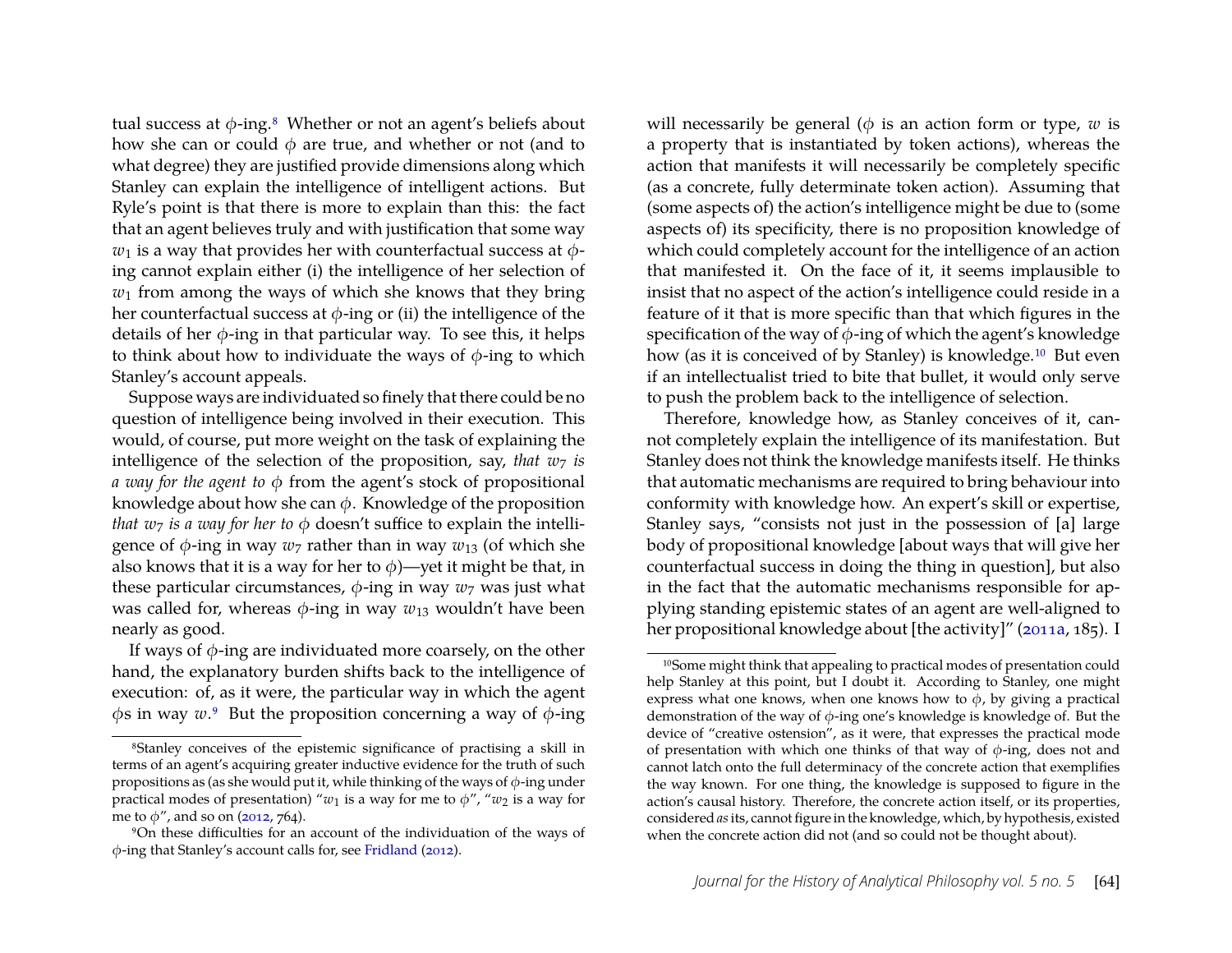will not broach the question of whether postulating these mechanisms can in fact account for the flexibility and control displayed by skilled action.<sup>[11](#page-9-0)</sup> It will be sufficient to show that the account precludes the details of a skilled movement from counting as *intelligent*.

According to Stanley's reasonable intellectualism, the manifestation of knowledge that *w* is a way to  $\phi$  in skillfully  $\phi$ ing in way *w* is not an intelligent process at all, but rather an automatic, mechanical one. When Stanley and John Krakauer say that "skills are composite states, requiring both increasing knowledge of required actions, and practice-related improvement in the selection and acuity of these actions" [\(2013,](#page-20-9) 10), they discharge the tasks of selection and execution ("acuity") to nonrational, bodily ("motor") systems. Stanley repeatedly speaks of skilled action as "guided by" propositional knowledge, of the former as being "under the direction" of the latter. But what do these metaphors amount to? As Ellen Fridland notes, "[Stanley and Krakauer] do not even gesture towards an explanation of how knowing various propositions will govern the execution or implementation of those propositions in a nuanced, detailed, particular, controlled way" [\(2014,](#page-19-6) 2739; the same goes for Stanley's other writings).

It is true that the image of an agent and/or her mental states "guiding" her bodily movements is frequently used in the philosophy of action. And it is also true that if an agent guides her actions, her guidance cannot itself be an action: "Otherwise," as Harry Frankfurt put it in an early discussion of the idea, "action could not be conceived, upon pain of generating an infinite regress, as a matter of the occurrence of movements which are under an agent's guidance" [\(1978,](#page-19-7) 74). But Frankfurt also noted that not all guided movements are the actions of some agent, let alone of some human agent. He gave pupil dilation in fading light as an example of a purposive movement guided by mechanisms that does not amount to any agent's doing anything. The agent's pupils dilate; but, Frankfurt said, "he does not dilate them . . . because the course of the movement is not under *his* guidance. The guidance in this case is attributable only to the operation of some mechanism with which he cannot be identified" (73). If the movement's guidance is something that *happens to* or *within* the agent, it will not amount to "his" guidance, and so the movement guided will not amount to action; but if the movement's guidance is something that the agent *does*, a regress threatens. As far as I am aware, neither Frankfurt nor anyone else has actually unpacked the metaphor of guidance so as to navigate between these unacceptable alternatives.[12](#page-9-1)

Thus we can see that the supposedly unreasonable form of intellectualism Ryle criticized was motivated after all. Its prior theoretical operations, though regress-inducing, were at least imputable to the agent, and thus she could be credited with (or blamed for) the intelligence (or lack thereof) manifested by the behaviour they were supposed to be able to cause. In postulating these operations, Ryle was not foisting a "manifestly absurd" [\(Stanley 2011a,](#page-20-2) 14) phenomenological claim about the exercise of propositional knowledge on his opponents.[13](#page-9-2) Rather, he was using his opponents' own commitments to assemble an

<span id="page-9-0"></span><sup>&</sup>lt;sup>11</sup>Though see [Fridland](#page-19-6) [\(2014\)](#page-19-6) for an argument that it cannot.

<span id="page-9-1"></span><sup>&</sup>lt;sup>12</sup>Frankfurt's [\(1978\)](#page-19-7) discussion frequently slides back and forth between the requirement that what makes some movement an action must be *intrinsic* to it, and the (weaker) requirement that it must not be *temporally prior* to it. His appeal to guidance by "causal mechanisms" as the distinctive feature ensures that he satisfies the latter requirement, but I do not see how it satisfies the former (which is what his criticism of "the causal approach" to "the problem of action" establishes, if it establishes anything); even if it did, it is far from clear that the causal mechanisms he has in mind *can* be "identified" with the agent herself.

<span id="page-9-2"></span><sup>13</sup>Nor is it the case that Ryle's focus on the intellectualist legend while ignoring reasonable intellectualism is a consequence of a bizarre attachment of his own to a conception of propositional knowledge as something that can be employed only if one knows how to employ propositional knowledge (cf. [Cath 2013,](#page-19-0) 371ff.).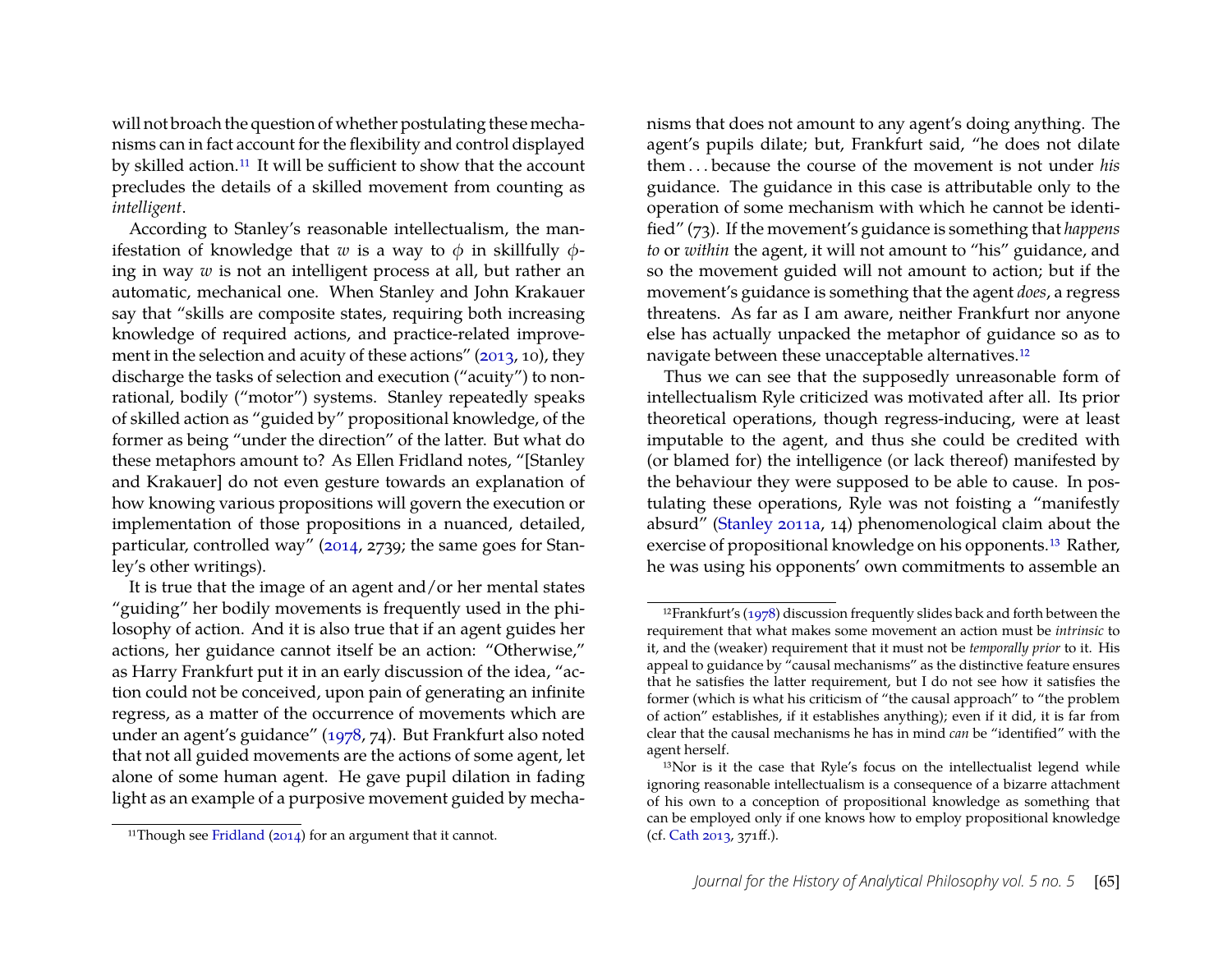explanation of what he (Ryle) challenges them to explain: the intelligence manifested in the agent's selection and execution of the particular piece of propositional knowledge her action manifests, and the possibility of crediting that intelligence to the agent herself. (Ryle's intellectualist, recall, thinks that if some operation is *intelligent*, it must be so because it somehow involves *intellectual* activity, which is oriented towards true propositions, and consists, in the fundamental case at least, in the speculative contemplation or consideration of such truths.)

Stanley replaces the inner theoretical operations that Ryle postulated on behalf of his opponent with the idea that manifesting knowledge that *w* is a way to  $\phi$  in skillfully  $\phi$ -ing in that way is not an intelligent process at all, but rather an automatic, mechanical one. Consequently, he cannot explain the intelligence of intelligent action. On the one hand, the intelligence of the selection of one available means rather than another, and of the details of the execution of the means selected, cannot in general be explained by the agent's knowledge how, as Stanley conceives of it. On the other hand, the "guidance" of bodily movement by propositional knowledge—through the general automatic mechanisms that "apply the propositional knowledge to specific situations" [\(Stanley 2011a,](#page-20-2) 183–84) via the subpersonal bodily abilities that constitute "motor acuity"—is not something that can be attributed to the agent herself. The "unreasonable" intellectualism of the legend falls prey to a vicious regress in attempting to explain the intelligence of intelligent action; but "reasonable" intellectualism avoids the regress only by failing even to attempt to give an account of the explanatory role of knowledge how.[14](#page-10-1)

# <span id="page-10-0"></span>**4. Ryle's Rejection of Intellectualism and Anti-intellectualism**

Stanley's failure to see that his response to Ryle's argument—his adoption of "reasonable" intellectualism in place of "unreasonable" intellectualism—misfires stands in a relationship of mutual support with his failure to get Ryle's alternative conception of intelligent action in view. After briefly considering the objection that "If our action is merely *guided* by a reason, one might worry that acting in accordance with it does not amount to rational agency" [\(2011a,](#page-20-2) 21), Stanley concludes that even if the objection were to have something going for it, Ryle could not possibly be in a position to press it:

To say that rational action is a matter of one's action manifesting a behavioral disposition is tantamount to an enthusiastic endorsement of the view that "mere guidance" is all there is to rational action. [\(Stanley 2011a,](#page-20-2) 22)

It is certainly true that if the dispositionalism with which Ryle hopes to replace causalism about the intelligence of intelligent action appeals to dispositions that are manifested automatically and mechanically, then he would be in no position to claim *both*

<span id="page-10-1"></span><sup>14</sup>Ryle always states causalism in terms of mental *events*—volitions, contemplatings of regulative propositions, agitations of feeling or desire—with respect to which the agent herself is frequently, and problematically, cast as agent, rather than the mental *states*—that are not the agent's, not anyone's, deeds—that figure in contemporary causal theories of action. Perhaps Ryle simply didn't see this possibility. But perhaps he ignored it because he couldn't

see how behaviour caused by such states could count as a person's actions simply in virtue of the relevant mental states being *her* states: that is, perhaps he did not want to saddle his opponent with a view that "leaves the agent out", as David Velleman [\(1992\)](#page-20-10), Jennifer Hornsby [\(2004a;](#page-19-8) [2004b\)](#page-19-9), and others have complained that the "standard story of action" does: "In this story, reasons cause an intention, and an intention causes bodily movements, but nobody that is, no person—does anything. Psychological and physiological events take place inside a person, but the person serves merely as the arena for these events: he takes no active part" [\(Velleman 1992,](#page-20-10) 461). It is beyond the scope of this essay to evaluate comparatively the "disappearing agent" objection and the idea that processes of guidance—of (presumably) the same sort as those in virtue of which pupil dilation is an instance of purposive movement but not any agent's action—could constitute the intelligence and "action-hood" of bodily movements by virtue of the fact that states of propositional knowledge are (in some as yet unspecified way) doing the guiding.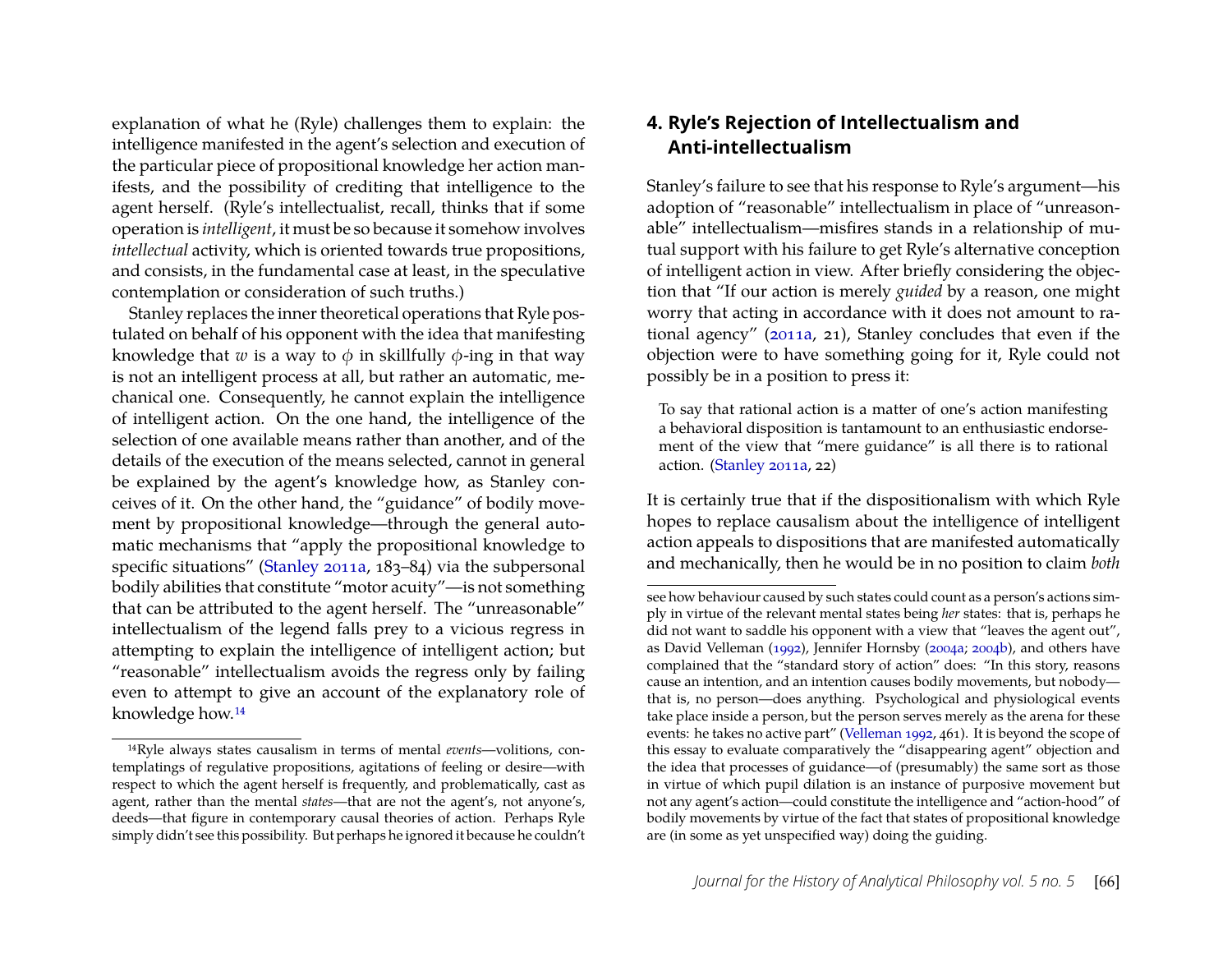that it is a genuine requirement on an account of knowledge how that it explain the intelligence of the intelligent selection and execution of means *and* that Stanley's reasonable intellectualism does not meet this requirement. And it is no surprise that Stanley assumes that Ryle's dispositions must have this character, for he thinks, as many contemporary philosophers think, that Ryle is an anti-intellectualist. Of course, Ryle rejects intellectualism. But that is merely to say what he doesn't think, not to say what he does think. As I understand it, the positive claim of antiintellectualism is that, as Bengson and Moffett put it, "*x* knows how to  $\phi$  in virtue of *x*'s having some power—some ability or disposition—to  $\phi$ , rather than propositional attitudes" [\(2011c,](#page-19-10) 162), where these powers, abilities, and dispositions are of the sort that "can be enjoyed even by mindless entities or automata, such as simple machines and plants" [\(2011c,](#page-19-10) 161). Such powers could at best account for no more than mere guidance. Therefore my claim that Ryle's argument against intellectualism has been misinterpreted and underestimated—that it shows why reasonable intellectualism as well as the intellectualist legend fails—depends on showing that Ryle's positive view is not a form of anti-intellectualism.

Showing that is the main task of this section. First, however, it is necessary to deal with another objection. I have argued that contemporary intellectualists misconstrue Ryle's agenda by interpreting him as arguing for the epistemological thesis that there is a fundamental distinction between knowing how to  $\phi$ and knowing that *p*. But it might be objected that, in summing up his objection to the intellectualist legend, Ryle does indeed write that " 'Intelligent' cannot be defined in terms of 'intellectual' or 'knowing *how*' in terms of 'knowing *that*' " (*[CM](#page-20-1)* 20). So didn't Ryle at least see the epistemological thesis as at least a corollary of his argument? I don't think so. I agree with Jennifer Hornsby: "Ryle had no need of a general account of what it is to know how to do something—an account of what it is to

know how to  $\phi$ , for arbitrary  $\phi$ "; "[he] is misunderstood . . . if he is taken to have entered any claim about the correct treatment of the schematically given general category—knowing how to  $\phi$ " [\(2011,](#page-20-11) 81–82). Ryle uses the expression "knowing how" to pick out that which explains the intelligence of intelligent action, whatever that turns out to be. Given the reasoning reconstructed above, an adequate explanation cannot be furnished by appealing only to propositional knowledge. This use of "knowing how" is evidently a restricted one: there may well be good reason to say that someone knows how to open some door in that she knows that one must turn the knob to the right and push it in order to open it; but insofar as this knowledge does not suffice to explain the intelligence of her intelligently opening the door, it does not suffice for knowing how to open the door in the restricted sense.

#### **4.1. "A special procedure"**

Ryle concludes his argument against the intellectualist legend in *[CM](#page-20-1)* by saying, "When I do something intelligently, i.e. thinking what I am doing, I am doing one thing and not two. My performance has a special procedure or manner, not special antecedents" (*[CM](#page-20-1)* 20). The equation of "doing something intelligently" and "doing something thinking what I am doing" is not a casualty of the argument. What is rejected is only the factoring of *doing something thinking what I am doing* into two acts, one of thinking what to do and one of doing it. Ryle does not even consider giving up on the idea that thinking what I am doing is an essential aspect (though not component) of doing something intelligently. If he were to, he would, by his own lights, downgrade the intelligence of human action to the level exemplified in brutes and machines:

The well-regulated clock keeps good time and the well-drilled circus seal performs its tricks flawlessly, yet we do not call them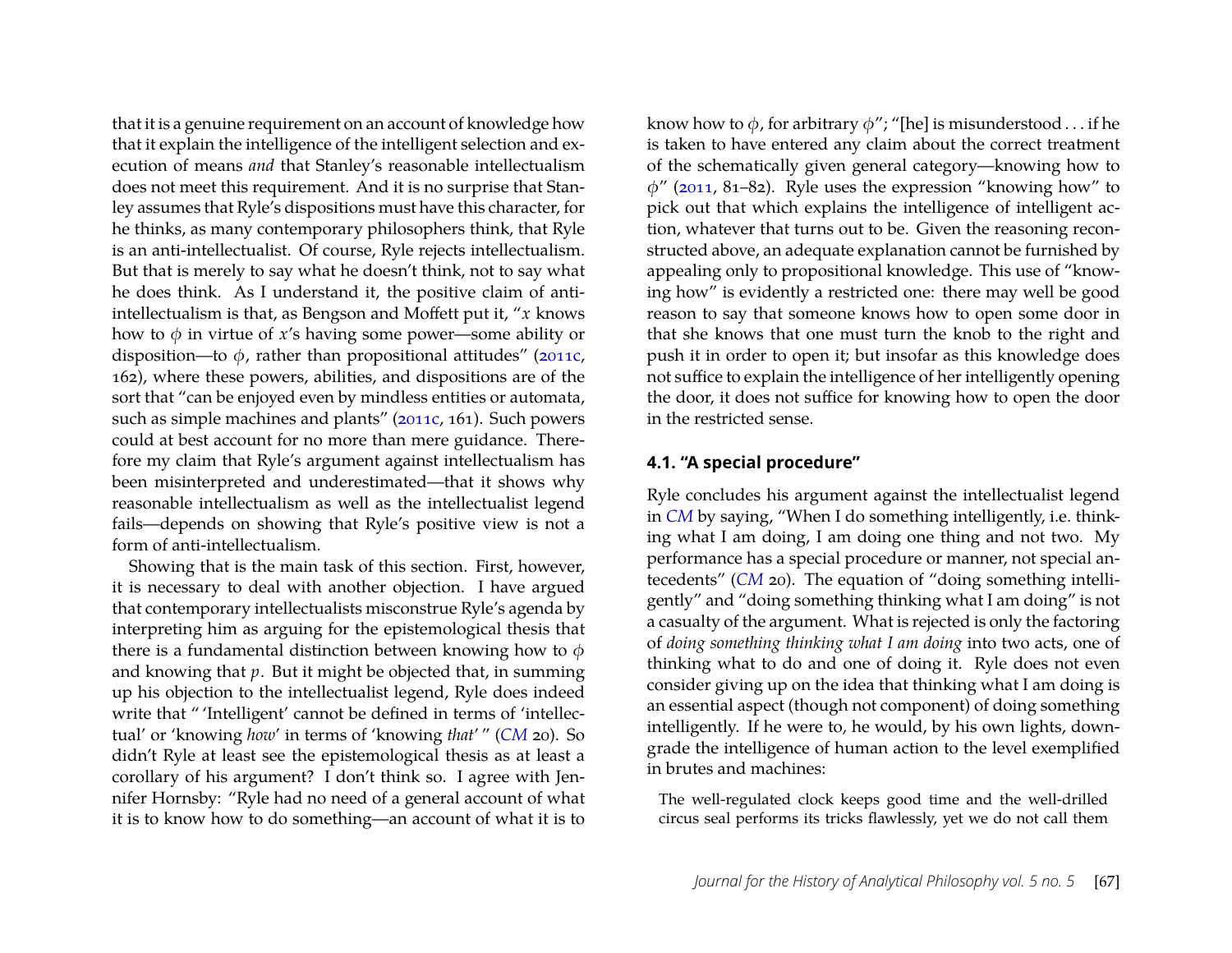'intelligent'. We reserve this title for the persons responsible for their performances. To be intelligent is not merely to satisfy criteria, but to apply them; to regulate one's actions and not merely to be well-regulated. A person's performance is described as careful or skilful, if in his operations he is ready to detect and correct lapses, to repeat and improve upon successes, to profit from the examples of others and so forth. He applies criteria in performing critically, that is, in trying to get things right. This point is commonly expressed in the vernacular by saying that an action exhibits intelligence, if, and only if, the agent is thinking what he is doing while he is doing it, and thinking what he is doing in such a manner that he would not do the action so well if he were not thinking what he is doing. (*[CM](#page-20-1)* 17–18)

Though this bit of vernacular might appear to lend itself to an intellectualist treatment, the regress argument shows that that cannot work. Ryle's goal, then, is to provide a satisfactory alternative explanation of what it is to do something thinking what one is doing—of what it is to do something applying criteria, to do it regulating one's performance. To acquiesce in the view "that 'mere guidance' is all there is to rational action" would be to give up on this task.[15](#page-12-0)

As Hornsby points out, Ryle's pursuit of this goal requires "exteriorizing philosophers' conceptions of the thinking involved in successful bodily action"; the resulting picture is one on which "the states of mind implicated in intelligent bodily action are inseparable from the bodily action itself" [\(2011,](#page-20-11) 87). And Ryle's constant worry, from the moment he begins his positive account of knowing how, is that in avoiding the blind alley of the intellectualist appeal to separable mental states and operations, he will not be able to distinguish intelligent action, the characteristic exercise of skill, from the merely automatic behaviour that manifests "pure habit":

But if to perform intelligently is to do one thing and not two things, and if to perform intelligently is to apply criteria in the conduct of the performance itself, it remains to show how this factor does characterise those operations which we recognise as skilful, prudent, tasteful or logical. For there need be no visible or audible differences between an action done with skill and one done from sheer habit, blind impulse, or in a fit of absence of mind. A parrot may squawk out 'Socrates is mortal' immediately after someone has uttered premisses from which this conclusion follows. One boy may, while thinking about cricket, give by rote the same correct answer to a multiplication problem which another boy gives who is thinking what he is doing. Yet we do not call the parrot 'logical', or describe the inattentive boy as working out the problem. (*[CM](#page-20-1)* 28)

As I noted in [§2.1,](#page-2-1) Ryle's discussion in the first half of *[CM](#page-20-1)* is marked by a strongly felt need to distinguish pure habit and impulse (and their unthinking, automatic manifestations) from the kinds of abilities, liabilities, and tendencies (and their actualizations) that figure in his dispositional alternatives to the causalist accounts of intelligent action, voluntary/intentional action, and action done from motives that he aims to discredit.[16](#page-12-1) "Habits are one sort, but not the only sort, of second nature," he writes; "the common assumption that all second natures are mere habits

<span id="page-12-0"></span><sup>15</sup>Misleadingly, Ryle continues the passage just quoted as follows: "Champions of [the intellectualist] legend are apt to try to reassimilate knowing how to knowing that *by arguing that intelligent performance involves the observance of rules, or the application of criteria*" (*[CM](#page-20-1)* 18, my emphasis). This makes it sound as if he is going to argue that intelligent action does not involve the observance of rules or the application of criteria, which contradicts the line of thought he had just endorsed, summed up in the bit of vernacular that he proposes to rescue from the intellectualist's attempt to co-opt it on behalf of the legend. But the sense in which the observance of rules or the application of criteria figures in the legend is quickly revealed: Ryle continues, "It follows that the operation which is characterised as intelligent must be preceded by an intellectual acknowledgment of these rules or criteria," and the rest of the paragraph goes on to point repeatedly at the aspect of the intellectualist legend that is problematic—namely, that doing something intelligently factors into an intelligent mental operation and a dumb practical one ("He must preach to himself before he can practice"; "to do a bit of theory and then to do a bit of practice"; "the double operation of considering and executing").

<span id="page-12-1"></span><sup>16</sup>See e.g. *[CM](#page-20-1)* 94–97, 118–31, 155–62.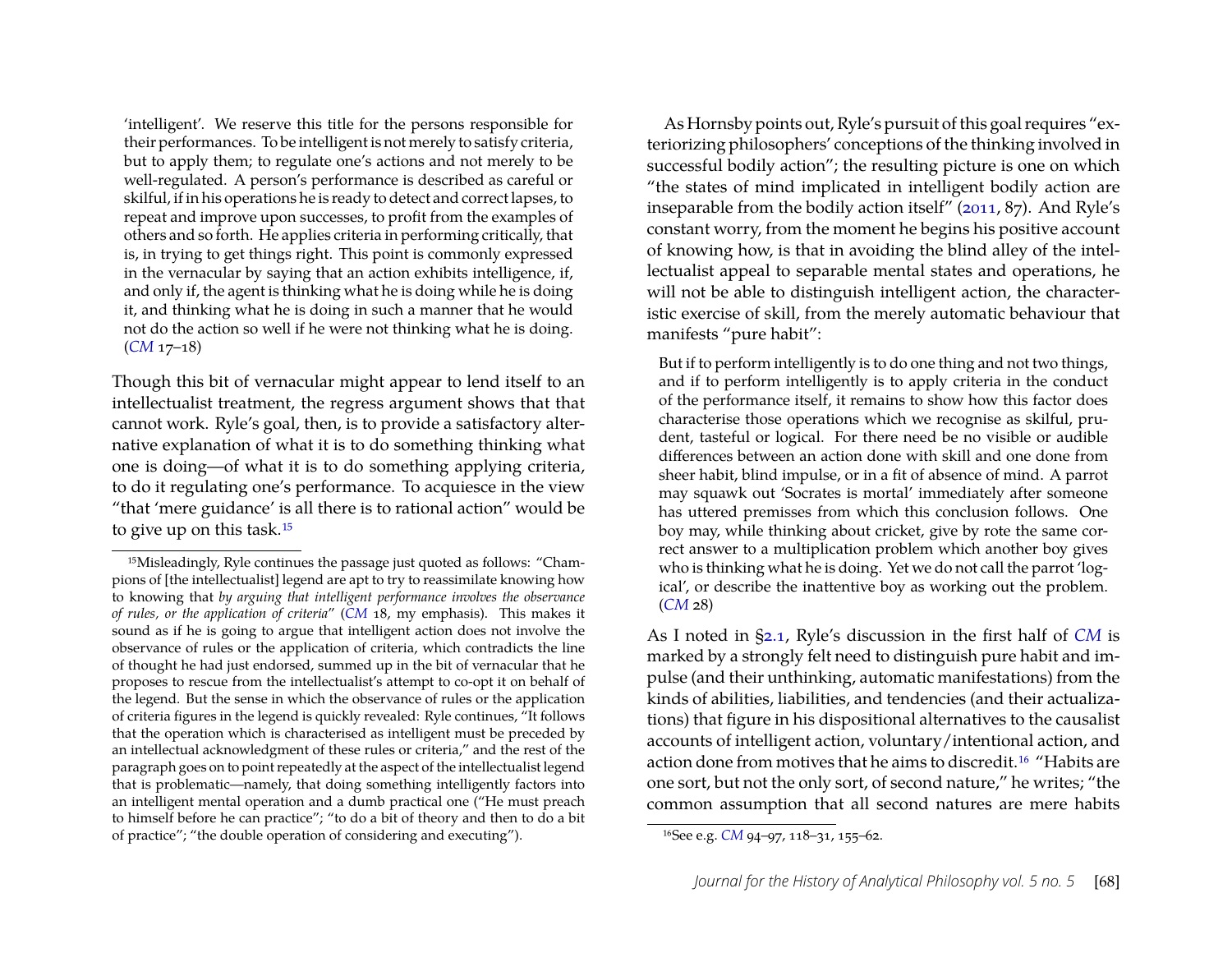obliterates distinctions which are of cardinal importance for the inquiries in which we are engaged" (*[CM](#page-20-1)* 30). The distinctions between these different kinds of second natures is crucial to his project, because, as he conceives of habit, its manifestations "are not characterized as sensible or silly, though of course the agent may show sense or silliness in forming, or in not eradicating, the habit" (*[CM](#page-20-1)* 96). If Ryle's explanation of the intelligence of some intelligent action is to be provided by appeal to the notion of skill, then skill had better be distinguished from habit, on pain of the account's being as unfit for purpose as is Stanley's "reasonable" intellectualism.[17](#page-13-0)

#### **4.2. Distinguishing skill from habit**

Ryle identifies four related features that distinguish skill from habit. First, it is characteristic of, or it belongs to, the exercise of a skill—by contrast with "instinctive and purely habitual or reflex actions" (*[CM](#page-20-1)* 126)—that the agent is "paying heed" to what she is doing. She knows what she is doing, or is "alive to" it. This is not to say that a skill cannot be exercised heedlessly, but rather that the heedless exercise of a skill will be a conceptually secondary, and very possibly defective, case. Crucially, the knowledge that an agent has of her skilled action in progress is not knowledge that arises from any process of monitoring her ongoing performance. It is indeed possible to monitor one's own actions, but this is something distinct from carrying them out with heed. When one is doing something *monitoring* what one is doing, one *is* doing two things. And the second order thing may frequently get in the way of the first.<sup>[18](#page-13-1)</sup> The knowledge of what she is doing that is internal to and constitutive of an agent's doing something intelligently is, Ryle says, non-observational and non-inferential (see *[CM](#page-20-1)* 120). This is not a phenomenological point about how things feel (cf. [Stanley 2011a,](#page-20-2) 187–88), but rather a metaphysical point: knowledge based on observation or inference is necessarily a distinct reality from that of which it is knowledge, whereas in doing something thinking (knowing) what I'm doing, my doing and my thinking are not two things, but one—"what is being described is one operation with a special character and not two operations" (*[CM](#page-20-1)* 120).[19](#page-13-2)

Secondly, the possession of a skill enables the agent to do "some correct or suitable thing in *any* situations of certain gen-

<span id="page-13-0"></span><sup>&</sup>lt;sup>17</sup>Ryle's obsession with distinguishing skill and intelligent action from habit and automatic behaviour shows that he would reject Stanley's contention that "[e]ven if knowing how to do something were an ability or a complex of dispositions, an agent needs to have automatic mechanisms that are responsible for the application of the ability or the complex of dispositions to the particular situation at hand" [\(2011a,](#page-20-2) 185). (Stanley takes this to be something that Ryle ought to acknowledge—cf. p. 26.) No doubt automatic mechanisms will figure in a neurophysiological account of neurophysiological behaviour; but—by Ryle's lights anyway—they have no place in a philosophical account of how human action is invested with qualities of mind.

<span id="page-13-1"></span><sup>18</sup>Monitoring an ongoing performance that is not being done with heed will result in awareness that one is doing it, but this is not the kind of *constitutive* awareness that would make it a case of doing something intelligently: "the precise force of this expression 'thinking what he was doing' is somewhat elusive. I certainly can run upstairs two stairs at a time from force of habit and at the same time notice that I am doing so and even consider how the act is done. I can be a spectator of my habitual and of my reflex actions and even a diagnostician of them, without these actions ceasing to be automatic. Notoriously such attention sometimes upsets the automatism" (*[CM](#page-20-1)* 95).

<span id="page-13-2"></span><sup>19</sup>Ryle's own doctrine of the "systematic elusiveness of 'I' " (*[CM](#page-20-1)* chap. 6) *may* be incompatible with the best version of his conception of intelligent action as essentially involving, and not as a distinct act of mind, thinking what I am doing. When it came to self-knowledge, it seems to me that Ryle did not, or did not successfully, pursue his usual method of finding a middle path between the Cartesian and materialist accounts. By contrast with Ryle, whose characterizations of the knowledge of what one is doing that is constitutive of intelligent action tell us only what it is *not* (it is *non*-observational, *non*inferential), G. E. M. Anscombe offers to tell us what it *is*: she calls it "practical knowledge", and says, following Aquinas, that it is "the cause of what it understands" [\(1963,](#page-19-11) §48). And she seems to think that there is some sort of internal relation between practical knowledge in this sense—the distinctive knowledge an agent has of her intentional actions in progress and in prospect—and the sort of knowing how to do things that Ryle thinks of in terms of skill. I discuss Anscombe's account of practical knowledge in [Small](#page-20-12) [\(2012\)](#page-20-12).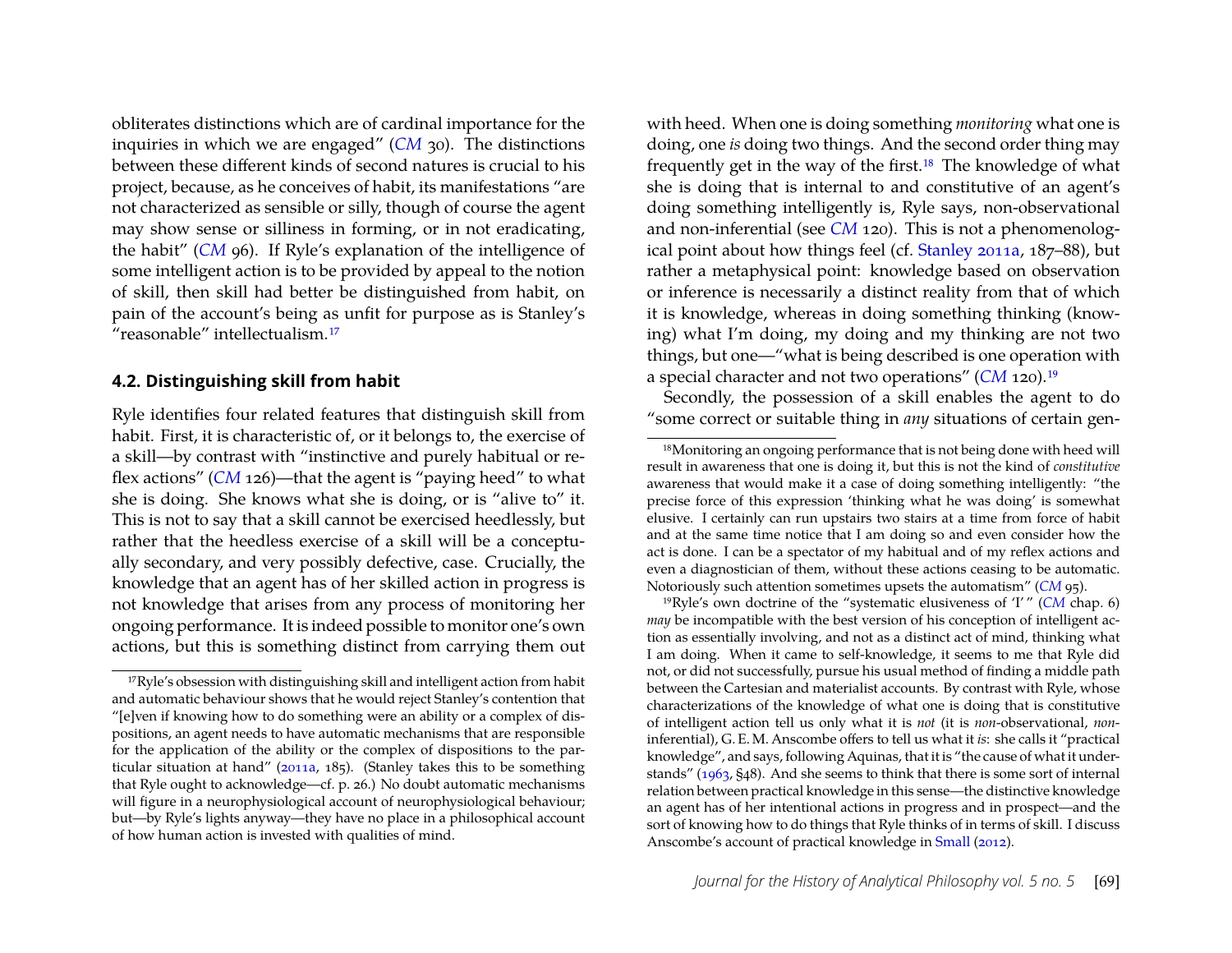eral sorts. It is becoming prepared for *variable* calls within certain ranges" (*[CM](#page-20-1)* 129). The exercises of a skill are flexible: the better one's skill, the better one can deal with the particularities of the situation, and the more kinds of situations one will be able to deal with. By contrast, having a routine down as a matter of pure habit may lead to extremely reliable performances of the routine, but, because the performance is automatic, it is not flexible: the possessor of a pure habit is able to do some particular thing, under particular conditions. It is no part of having a pure habit that it one should be able to manifest it when conditions are not propitious, or to manifest it in a different way from normal because the situation calls for it.

This is related to the third point. Skills and habits are both acquired dispositions, but their modes of acquisition differ. Skills are acquired through learning (through being "taught" or "trained" or "educated") whereas mere habits are acquired ("habituated") through drill.[20](#page-14-0) Drill involves the same routine being performed over and over again, which is what makes it

automatic and inflexible—sometimes an extremely useful combination, but one that does not belong to intelligent action. By contrast, the kind of learning involved in the acquisition of skill is such as to result in the agent being prepared for variable calls, so, "though it embodies plenty of sheer drill, [training] does not consist of drill" (*[CM](#page-20-1)* 31). Given the first and second points, training will, minimally, involve developing the agent's abilities to recognize and discriminate between different practical situations in order to intelligently and flexibly respond to them, and to evaluate her own performances in order to correct them, now and in the future: "It is of the essence of intelligent practices that one performance is modified by its predecessors. The agent is still learning" (*[CM](#page-20-1)* 30).

This last feature of the third point exemplifies the fourth: for Ryle, the skill of, say, playing the piano is not exercised or man-ifested only in intentional actions of playing the piano.<sup>[21](#page-14-1)</sup> Skills are exercised in all manner of other activities: in *perceiving* and *recognizing* situations in normatively-laden ways (for instance, perceiving an arrangement of chess pieces in terms of threats and opportunities), *appreciating*, *understanding*, and *evaluating* one's own and others' performances, *practicing*, *teaching*,[22](#page-14-2) *imagining*, *reflecting*, *correcting mistakes*, *explaining errors and successes*,

<span id="page-14-0"></span><sup>20</sup>Ryle seems to think it would be something like a mere pun to call both forms of acquisition "habituation" [\(1967,](#page-20-13) 468; a similar point is made by [Annas](#page-19-12) [2011,](#page-19-12) 101–02, and see note [27](#page-17-0) below). But he acknowledges that the training through which skill is acquired will embody plenty of drill. Skill involves tendencies as well as abilities, and it does have a mechanical aspect. Ryle was aware of this ("naturally skills contain habits", [Ryle 1946a,](#page-20-0) 234), but he did not think this relation through properly (the best effort of which I am aware is his discussion of two kinds of "performance-rules", "Procrustean rules" and "canonical rules", in his [1946b,](#page-20-14) 240). Because he is interested in distinguishing the qualities of mind that interest him from the manifestations of "mere" or "pure" habits, he ignores many interesting and important distinctions within the class of habits. For instance, he treats the soldier's ability to slope arms and the habit of smoking as if they were the same sort of thing, when the former is an ability and the latter a tendency, the former the inculcation of a particular action-form as routine, the latter a disposition of the will (which, *pace* Ryle's claim, *[CM](#page-20-1)* 31, that it is a "single-track" disposition in the sense that it is manifested in tokens of a single action type, is manifested in various smoking-related activities: buying cigarettes, hunting through pockets for cigarettes, asking for cigarettes, looking for matches, etc., as well as smoking).

<span id="page-14-1"></span><sup>21</sup>Compare [Stanley and Krakauer](#page-20-9) [\(2013,](#page-20-9) 4): "manifestations of skill possession are (typically? invariably?) *intentional actions*".

<span id="page-14-2"></span><sup>22</sup>In his Presidential Address, Ryle said: "When a person knows how to do things of a certain sort (e.g., make good jokes, conduct battles or behave at funerals), his knowledge is actualised or exercised in what he does. It is not exercised (save *per accidens*) in the propounding of propositions or in saying 'Yes' to those propounded by others" [\(1946a,](#page-20-0) 228). But though the "propounding of propositions" of the sort one might use to instruct a pupil is not what the fundamental exercise of (most) practical skills consists in, Ryle's "*per accidens*" cannot be right. This is because the "propounding of propositions" surely belongs to, though it does not exhaust, teaching (see *[CM](#page-20-1)* 126, 130–01, 262–63), and without being (characteristically) acquired through teaching, an acquired disposition is not a skill. For more on the internal relation between possessing a skill and being able to transmit it through teaching, see [Small](#page-20-15) [\(2014\)](#page-20-15).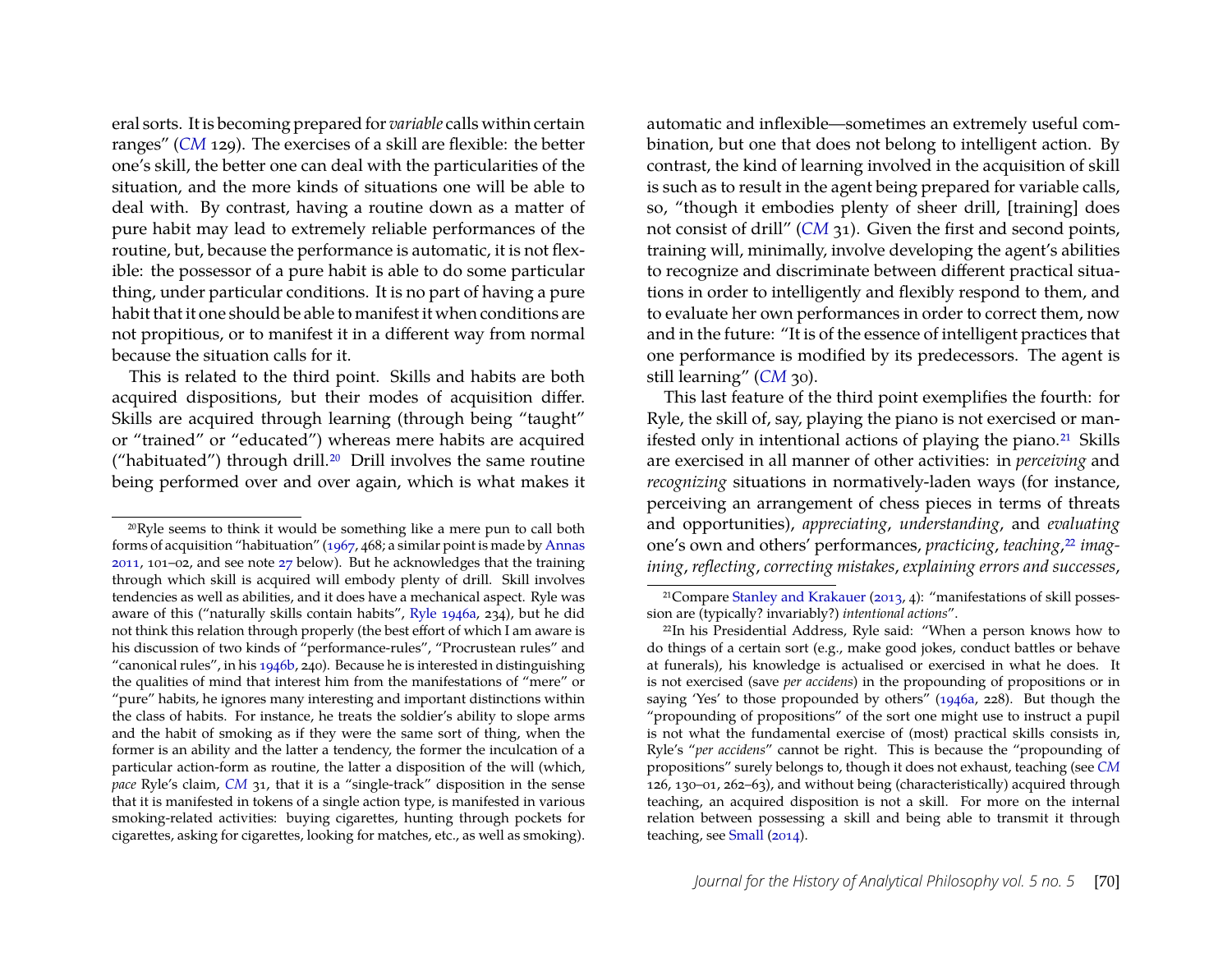*predicting outcomes*, and so on (see esp. *[CM](#page-20-1)* 39–43). These other activities are not exercises of related though distinct abilities; they are exercises or manifestations of the skill itself ("the capacity to appreciate a performance is one in type with the capacity to execute it" *[CM](#page-20-1)* 43). The "multi-track" character of the kind of disposition that a skill is, then, is not restricted to the "indefinitely-heterogeneous" (*[CM](#page-20-1)* 32) exercises that constitute concrete acts of, say, playing the piano; it involves all these other sorts of thing as well.<sup>[23](#page-15-0)</sup>

#### **4.3. Why Ryle was not an anti-intellectualist**

Ryle is always and everywhere concerned to avoid recoiling from causalism into a form of dispositionalism that can do no better than picture the distinctively human aspects of agency as "blind" and "automatic" manifestations of "pure habit". But why think that this shows that he was not an anti-intellectualist, instead of thinking that it shows the distinctive shape his antiintellectualism takes?

In contemporary discussions of knowing how, the label "antiintellectualism" is sometimes used merely to pick out the negative view that knowing how to do something is not propositional knowledge. It is sometimes used to pick out a positive view: for instance, Stanley and Williamson say that, "[a]ccording to Ryle, an ascription of the form '*x* knows how to *F*' merely ascribes to *x* the ability to *F*" [\(2001,](#page-20-7) 416). Now, *this* positive view is clearly not Ryle's. For one thing, as we have just seen, to ascribe knowledge how to play the piano to an expert pianist is, at least typically, to ascribe many more abilities than simply those that are exercised in acts of playing the piano (or to ascribe an ability that may be exercised in acts of types other than playing the piano). More fundamentally, however, Ryle's discussion of the different kinds

of dispositions, capacities, and abilities—or, as he was sometimes apt to put it, "different uses of 'can' and 'able' " (*[CM](#page-20-1)* 110), of which he distinguishes at least seven—surely quashes any suggestion that he thinks *ability* is a straightforward concept, one fit to account, with no further explanation, for knowledge how (cf. [Fantl 2008,](#page-19-13) 455). Indeed, though the view that one knows how to  $\phi$  just in case one has the ability to  $\phi$  is often criticized by intellectualists, it is rarely actually put forward by anyone.[24](#page-15-1)

A more sophisticated view holds that skill is not just some sort of capacity, ability, or disposition that is not constituted by the possession of propositional knowledge: it is, more specifically, a distinctive kind of non-rational, non-conceptual, capacity. Philosophers who think of skill in this way often think that skills, so conceived, are more basic than, and ground or make possible, "higher-order" cognitive, conceptual, and rational states and episodes. It is not uncommon for them to hold that non-human animals, and perhaps infants, have skills or know-how, when they are not (in the case of infants, not yet) rational animals or capable of conceptual activity. Hubert Dreyfus's work on "skillful coping" clearly exemplifies this view. For instance, he writes:

. . . embodied skills, when we are absorbed in enacting them, have a kind of content which is non-conceptual, non-propositional, nonrational . . . and non-linguistic . . . [\(Dreyfus 2007b,](#page-19-14) 356)

... mindedness is the enemy of embodied coping... [\(Dreyfus](#page-19-14) [2007b,](#page-19-14) 353)

<span id="page-15-0"></span><sup>23</sup>Thus Ryle's conception of "multi-track dispositions" differs significantly from that of [Vetter](#page-20-16) [\(2013\)](#page-20-16).

<span id="page-15-1"></span><sup>&</sup>lt;sup>24</sup>Of course, intellectualist criticisms of the view that the ability to  $\phi$  is necessary and sufficient for knowledge how to  $\phi$  have themselves often been criticized, but this is not the same thing at all as the critics' critics advancing the view. In a recent paper, Kieran Setiya [\(2012\)](#page-20-17) comes close to doing so: he says that "*in the practical sense* knowing how to φ is being disposed to act on the relevant intention when one has it" (298), though he insists that knowing how "does not imply ability in the conditional sense: if I were to intend, I would" (296). Thanks to Hille Paakkunainen for reminding me of Setiya's view.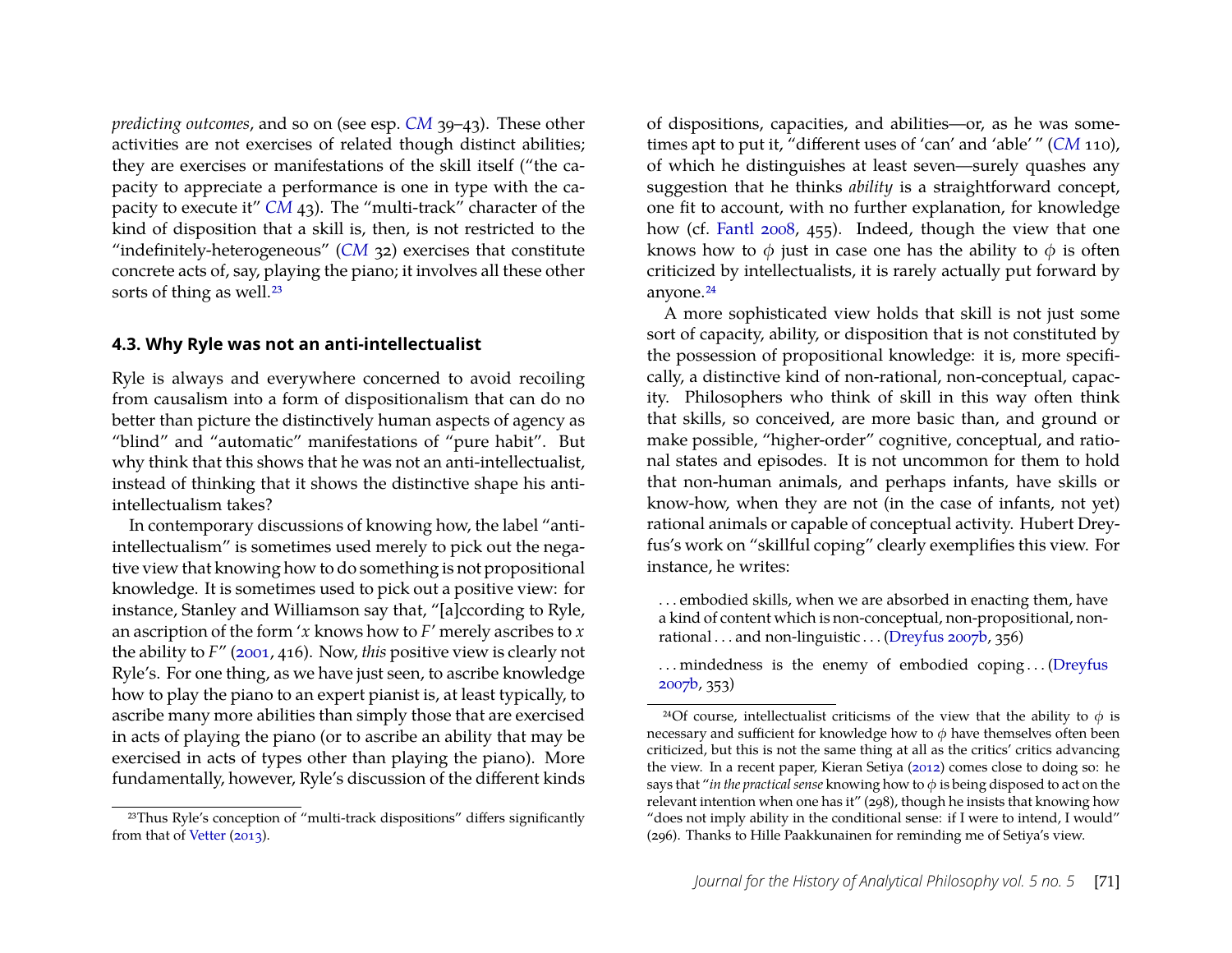. . . analytic philosophers [have worked] on the upper stories of the edifice of knowledge, perfecting their rigorous, fascinating, and detailed accounts of the linguistic, conceptual, and inferential capacities that are uniquely human, while leaving the ground floor—the nonlinguistic, nonconceptual discriminations of everyday perceivers and copers such as infants, animals, and experts—to the phenomenologists . . . [\(Dreyfus 2005,](#page-19-15) 61)

The philosophical challenge is to do justice to both worlds and both kinds of openness, and then to figure out how the nonconceptual world opened by absorbed coping and its norms grounds our capacity for stepping back and experiencing a world permeated by conceptuality. [\(Dreyfus 2007a,](#page-19-16) 109)

In my view, Dreyfus's position well deserves to be thought of as a kind of anti-intellectualism.[25](#page-16-0) Not only does Dreyfus deny that skill or know-how can be understood in terms of the possession of propositional knowledge, he insists that thought, mindedness, and rational capacities are not involved when skilled agents are functioning at their best.

Ryle's view is very different. After rejecting intellectualism, Ryle does not recoil to a position on which reason plays no role

Most contemporary philosophers find the view that knowing how is definable in terms of propositional knowledge alarmingly radical. Perhaps one reason for this reaction is the sense that states like dispositions and abilities are in some sense prior to the capacity for propositional mental states. This thought has several manifestations. One is that what we creatures capable of propositional thought share with creatures not capable of propositional thought are dispositions and abilities. Another is that a naturalistic reduction of mentality must ultimately ground the capacity to have propositional mental states in abilities, dispositions, and capacities of the agent. One might find it natural to express such points in terms that involve 'knowing how'. For example, one way in which one might put the point that creatures with a capacity with propositional knowledge share something with creatures that lack this capacity is that both know how to do things. [\(Stanley 2011b,](#page-20-4) 234)

in skill. If thought and reason played no role in skill, as Dreyfus holds, then not only would non-rational, non-conceptual accounts of skilled action and the perception involved in it be needed; similar accounts would be needed of the other internally-related exercises of skill Ryle identifies (including teaching, reflecting, explaining errors and successes). And regardless of one's views on the merits of understanding perception and skilled action as involving "nonconceptual content", nonconceptual accounts of the rest seem like complete non-starters. Ryle, who holds that thinking what one is doing belongs essentially to intelligent action, and that there is a "perfectly general notion of thought, as what is partly constitutive of all specifically human actions and reactions" [\(1962,](#page-20-18) 437), could not be further away from Dreyfus, who holds that "the enemy of expertise is thought" [\(2007b,](#page-19-14) 354).[26](#page-16-1)

As I have interpreted Ryle, he could agree with Stanley, against Dreyfus, that "the fact that expertise requires fluid responses to novel situations has no bearing on the thesis that skilled action is acting on the basis of reasons. Skilled action may involve fluid *acquisition* of reasons for acting in novel situations, reasons that are only accessible to one when one is in that situation" (Stanley 2011a, 182). But this does not show that the intelligence of skilled action is explained solely by reference to propositional knowledge: an agent can act "on a reason" only because she can apprehend it as such (which may involve the recognitional abilities involved in skill, that enable seeing situations in terms of the normative structure that articulates it—opportunities, threats, invitations, and so on) and because she can intelligently de-

<span id="page-16-0"></span><sup>25</sup>Dreyfus argues for this view of skill on phenomenological grounds. But a phenomenological approach is not necessary: for my purposes, what matters is not how a proponent of this sort of view of skill develops or justifies her view; what matters is that she thinks that practical skills are non-conceptual, non-rational, etc., and more basic than conceptual and rational (etc.) capacities. Compare Stanley's discussion of what he takes to be the widespread view that his intellectualism is supposed to counteract:

<span id="page-16-1"></span><sup>&</sup>lt;sup>26</sup>In the course of a well-known exchange with Dreyfus, John McDowell argues that that Dreyfus is committed to what he (McDowell) calls "the Myth of the Disembodied Intellect" [\(2007a,](#page-20-19) 349; [2007b\)](#page-20-20) and "the Myth of the Mind as Detached" [\(2013\)](#page-20-21). Many of the points that McDowell makes against Dreyfus are anticipated by Ryle: see, for instance, his discussion of the tennis-player's thoughts [\(1962,](#page-20-18) 436). From a Rylean perspective, one might say that Dreyfus assumes that all cases of thinking in action must be cases of *monitoring* action.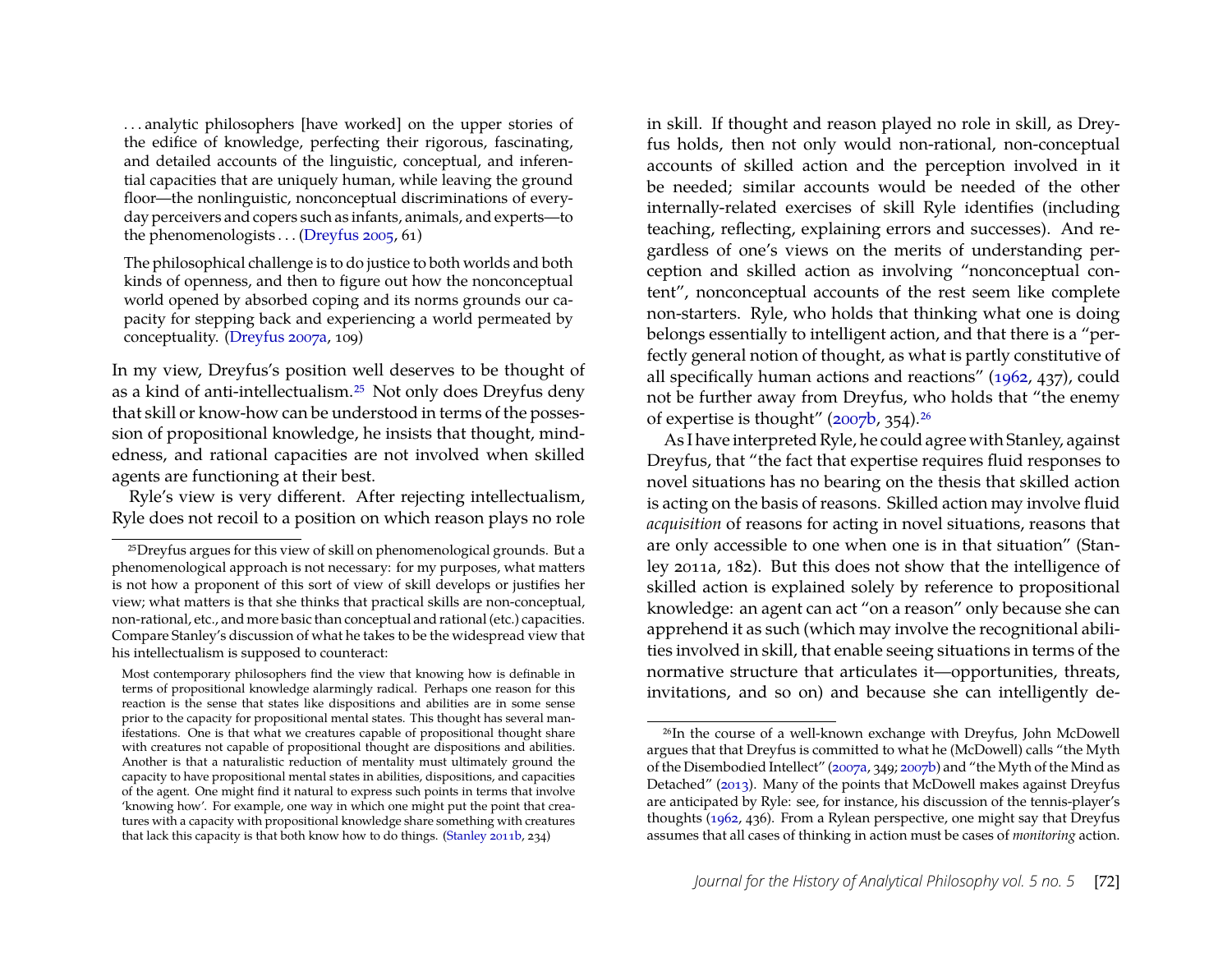termine and execute a means in response to it (which neither legendary nor reasonable intellectualism can explain). Ryle's conception of knowledge how and the skilled and intelligent action in which it issues challenges the identification—accepted by intellectualists and anti-intellectualists alike—of reason and propositional knowledge. The dispositions that figure in his positive accounts of the ways in which human action is invested with qualities of mind are essentially rational dispositions.<sup>[27](#page-17-0)</sup>

I do not take myself to have provided an adequate account of these essentially rational dispositions (capacities, abilities, tendencies) or of their exercises and manifestations, which are supposed to be characterized by the agent's thinking what she is doing in the special sense Ryle identifies. Indeed, I do not think that Ryle does either. After posing himself the question "what is the difference between . . . saying that the soldier [obediently fixing his bayonet] is, but the bird [migrating] is not applying his mind or acting on purpose?" he writes:

At least a minimal part of the answer is this. To say that a sugarlump is dissolving, a bird migrating, or a man blinking does not imply that the sugar has learned to go liquid, that the bird has learned to fly south in the autumn, or that the man has learned to blink when startled. But to say that a soldier obediently fixed his bayonet, or fixed it in order to defend himself, does imply that he has learned some lessons and not forgotten them. (*[CM](#page-20-1)* 128)

This is surely a part of the answer, but I doubt that it can be the whole answer: simply pointing to the fact that reason was at work in one's acquisition of a capacity neither shows that it is at work in one's subsequent masterful exercise of the capacity nor explains why that exercise should be, not accompanied, but constituted, by thinking what one is doing.[28](#page-17-1) The rest of the answer is not explicitly provided, as far as I am aware. But I take the following passage to contain a clue:

The way in which rules, standards, techniques, criteria, etc. govern his particular performances is one with the way in which his dispositional excellences are actualised in those performances. It is second nature in him to behave thus and the rules etc. are the living nerves of that second nature. [\(Ryle 1946a,](#page-20-0) 233)

Ryle appears to suggest that what it is for an agent to be applying criteria in doing something intelligently (in the sense in which doing so is constitutive of so acting) is not merely for the disposition(s) actualized to have been acquired in a particular way or for the actualizations to have any particular features but for *the way in which the disposition is actualized* to be distinctive. The kind of power that a skill is is distinctive not only in that the things it is a power to do are distinctive, or that how someone who has it came to have it is distinctive, but that the disposition– manifestation relation here takes a distinctive form, one to which it belongs that she who manifests it knows she is manifesting it (as such) and where this knowledge is not a distinct reality

<span id="page-17-0"></span><sup>&</sup>lt;sup>27</sup>I have provided purely systematic and textual reasons for thinking that Ryle was neither an intellectualist nor an anti-intellectualist. In a fascinating paper, Michael Kremer [\(2017\)](#page-20-22) provides compelling historical evidence for the same claim based on the intellectual landscape of the early twentieth century in philosophy and related disciplines. As far as my interpretation of Ryle's positive view goes, the claim that the capacities, abilities, and dispositions that are exercised and manifested in distinctively human agency are essentially rational undoubtedly has an Aristotelian ring to it. This is no accident: in my view it is vastly more profitable to read Ryle's invocation of capacityand dispositional-explanations as an Aristotelian manoeuvre rather than as a behaviourist one. As we have seen, Ryle accords great significance to the category of *second nature*, and to distinguishing different kinds of second nature. And elsewhere he writes that "Aristotle . . . was the first thinker, and is still the best, systematically to study the notions of ability, skill, training, character, learning, discipline, self-discipline, etc."—indeed, he complains that Aristotle is "grossly mistranslated" when his "key-ideas [are rendered] by such terms as 'habit' and 'habituation' " because such terms may suggest that bearers of *technê, arête,* and *phronesis* act "quite automatically and without thinking what [they are] doing or how to do it ... by blind habit or ... like a marionette" [\(1967,](#page-20-13) 467).

<span id="page-17-1"></span><sup>&</sup>lt;sup>28</sup>A similar answer to a similar question is given by [Annas](#page-19-12) [\(2011,](#page-19-12) 110–11). I have similar doubts about it.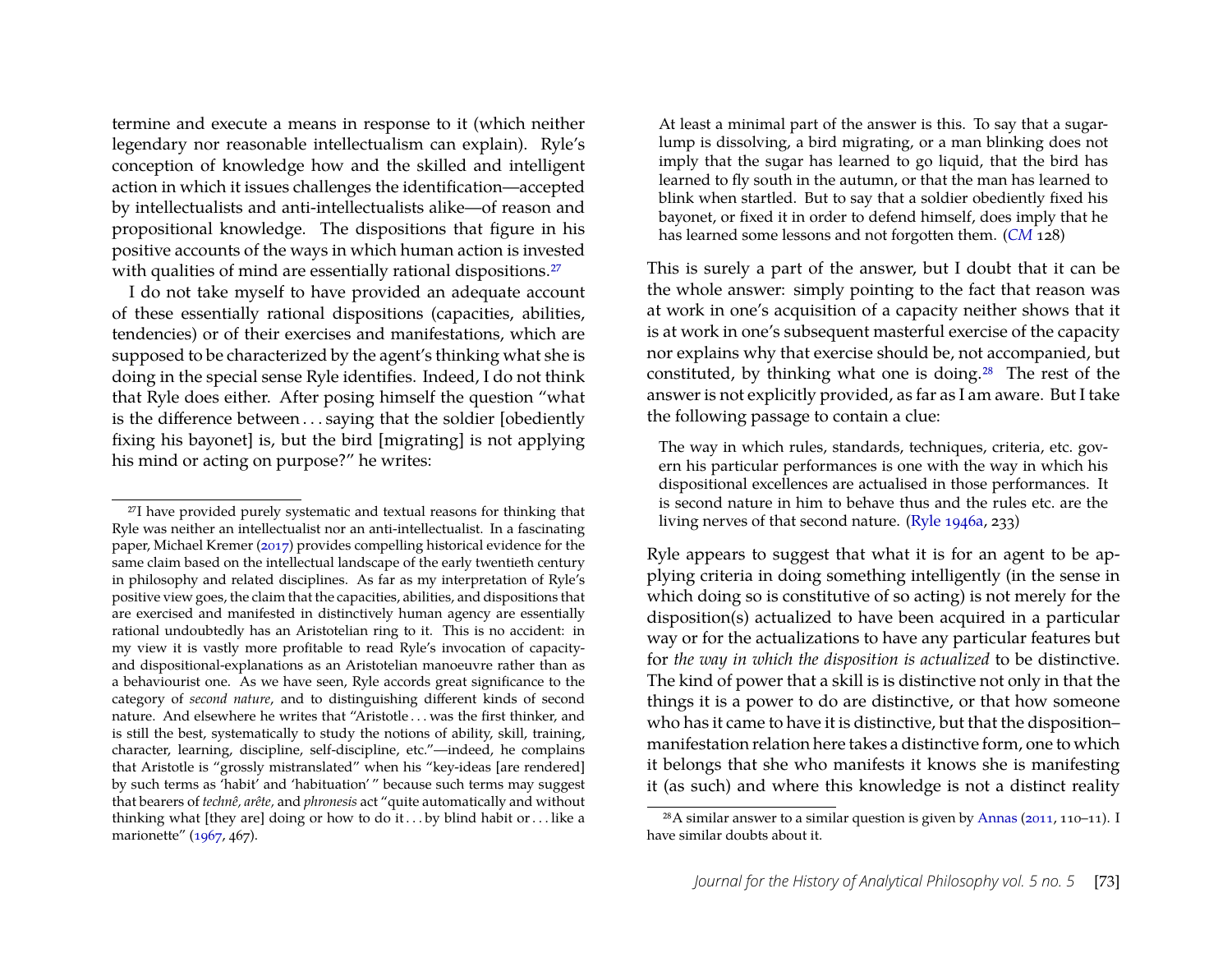from the manifestation of which it is knowledge. This is what it is for the capacity to be essentially rational—one whose "living nerves" are "rules, standards, techniques, criteria, etc." All of this wants working out, of course, but I hope to have shown why trying to work it out matters.

#### **5. Conclusion**

A standard narrative of twentieth century epistemology tells us that Russell distinguished knowledge by acquaintance from propositional knowledge and that Ryle went on to distinguish a third kind of knowledge, knowledge how. When confronted with Ryle's texts, though, we find him primarily discussing the intelligence of human agency. It seems to me that many of Ryle's readers impose the standard narrative on Ryle, assuming that his aim is to show that knowing how cannot be defined in terms of knowing that, and that his discussion of intelligent action is therefore a means to establishing that conclusion. Moreover, when they engage with his treatment of intelligent action, they bring to bear the standard narrative of twentieth century philosophy of mind, which tells us that Ryle was a behaviourist. These two assumptions—that Ryle's primary aim in his discussions under the heading "Knowing How and Knowing That" was to establish an epistemological claim and that his positive accounts of mental phenomena are given in terms of the automatic manifestations of dispositions that are conceived of as differing only in complexity, but not in kind, from the dispositions of lower animals, plants, machines, and so on—have led both his argument against intellectualism and his positive alternative to be misunderstood and underestimated.

I have argued that by paying careful attention to the larger argumentative structure of *The Concept of Mind*, we see that his aim is to reject a causalist account of what makes it so much as possible to evaluate human action as intelligent (or unintelli-

gent) while—just as importantly—avoiding lapsing into a form of dispositionalism that purports to explain how human action is invested with qualities of mind by appeal to "pure habit" and its automatic manifestations. I argued that Ryle challenges intellectualism to explain the intelligence of intelligent action in terms of propositional knowledge: in particular, to explain the intelligence of the intelligent selection and execution of means. The intellectualist legend "explains" this only by embarking on a vicious regress. But Stanley's "reasonable" intellectualism, which he distinguishes from the "unreasonable" intellectualism of the legend, avoids the regress only at the cost of failing to offer any explanation of the intelligence of selection and execution. Stanley misses this because he fails to distinguish the kind of dispositionalism Ryle rejects from the kind he endorses. Indeed, like the majority of participants in the contemporary debate about knowledge how, Stanley thinks that intellectualism and anti-intellectualism exhaust the options, and that Ryle was an anti-intellectualist for whom "mere guidance" can be all there is to rational and intelligent action. But Ryle's argument against the intellectualist legend and his positive view both presuppose that an adequate account of intelligent action requires more than mere guidance. I have sought neither to present a full defence of this presupposition nor to resolve the question whether a Rylean alternative to both intellectualism and anti-intellectualism can be made to work. My hope is that by bringing his aspiration to light I have shown that the contemporary debate's representation of Ryle is distorted in a number of ways and given reason to think that a proper understanding of his work is not merely of historical interest but may still be a source of insight for thinking about skill, knowledge, and intelligent action.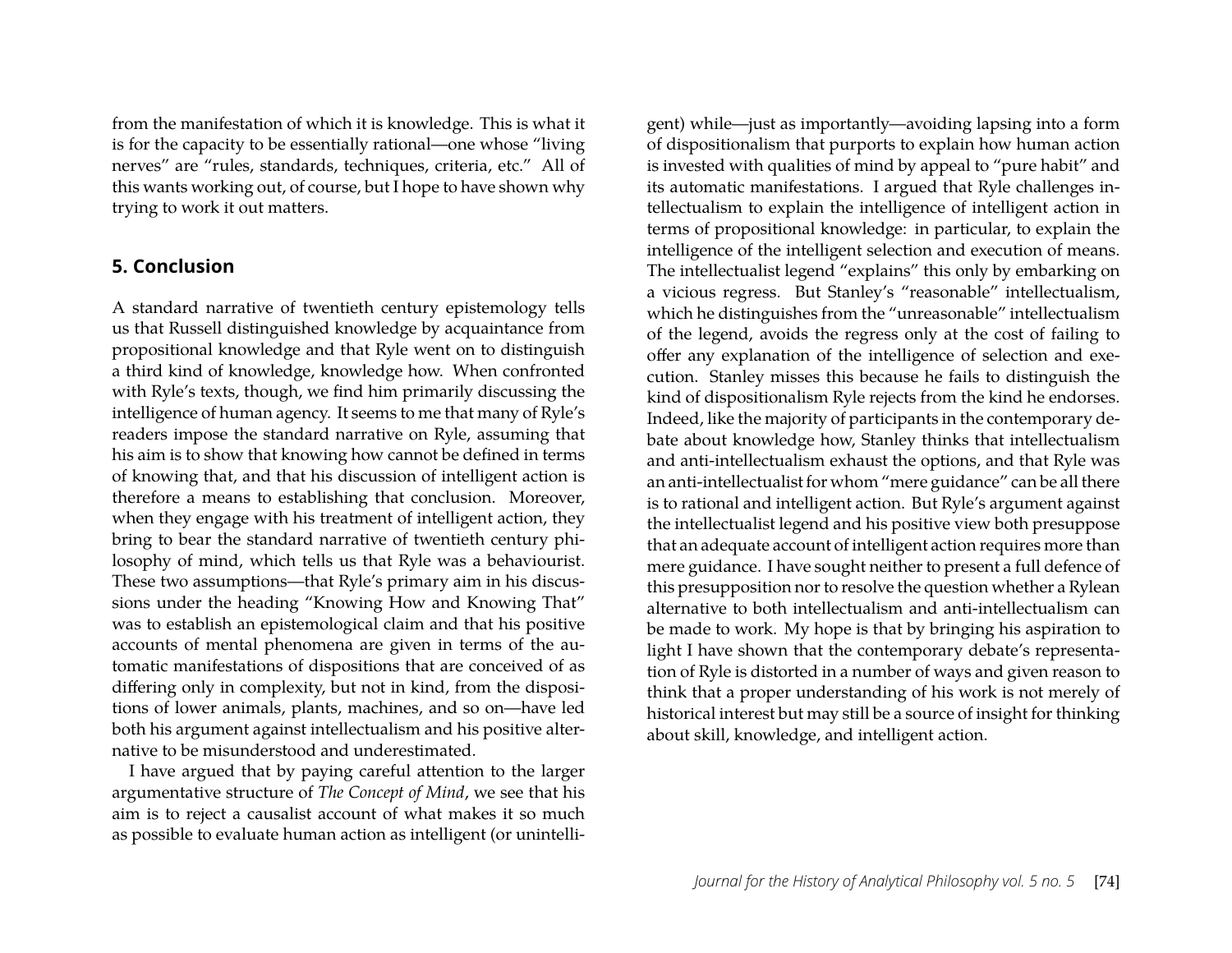#### **Acknowledgements**

Versions of this paper were presented at a workshop on Virtue and Skill at the Centre for the Study of Mind in Nature at Universitetet i Oslo, a workshop on Ryle at Åbo Akademi, and the Canadian Society of Epistemology 2015 Symposium at Université de Montréal. Thanks to the participants for feedback and discussion, and to two anonymous reviewers.

#### **Will Small**

University of Illinois at Chicago wsmall@uic.edu

## **References**

- <span id="page-19-12"></span>Annas, Julia, 2011. "Practical Expertise." In [Bengson and Moffett](#page-19-17) [\(2011a\)](#page-19-17), pp. 101–12.
- <span id="page-19-11"></span>Anscombe, G. E. M., 1963. *Intention*, 2nd ed. Oxford: Basil Blackwell.
- <span id="page-19-2"></span>Austin, J. L., 1950. "Intelligent Behaviour: A Critical Review of *The Concept of Mind*." *Times Literary Supplement*, 7 April 1950. Reprinted in *Ryle: A Collection of Critical Essays*, edited by O. Wood and G. Pitcher, pp. 45–51. New York: Anchor Books, 1970.
- <span id="page-19-17"></span>Bengson, John and Marc A. Moffett, eds., 2011a. *Knowing How: Essays on Knowledge, Mind, and Action*. Oxford: Oxford University Press.
- <span id="page-19-1"></span>Bengson, John and Marc A. Moffett, 2011b. "Two Conceptions of Mind and Action: Knowing How and the Philosophical Theory of Intelligence." In [Bengson and Moffett](#page-19-17) [\(2011a\)](#page-19-17), pp. 3–55.
- <span id="page-19-10"></span>, 2011c. "Non-Propositional Intellectualism." In [Bengson](#page-19-17) [and Moffett](#page-19-17) [\(2011a\)](#page-19-17), pp. 161–95.

<span id="page-19-0"></span>Cath, Yuri, 2013. "Regarding a Regress." *Pacific Philosophical Quarterly* 94: 358–88.

<span id="page-19-4"></span>Dreyfus, Hubert L., 1992. *What Computers Still Can't Do: A Critique of Artificial Reason.* Cambridge, MA: MIT Press.

- <span id="page-19-15"></span>, 2005. "Overcoming the Myth of the Mental: How Philosophers Can Profit from the Phenomenology of Everyday Expertise." *Proceedings and Addresses of the American Philosophical Association* 79: 47–65.
- <span id="page-19-16"></span>, 2007a. "Detachment, Involvement, and Rationality: are we Essentially Rational Animals?" *Human Affairs* 17: 101–09.
- <span id="page-19-14"></span>, 2007b. "The Return of the Myth of the Mental." *Inquiry* 50: 352–65.
- <span id="page-19-13"></span>Fantl, Jeremy, 2008. "Knowing-How and Knowing-That." *Philosophy Compass* 3: 451–70.
- <span id="page-19-7"></span>Frankfurt, Harry G., 1978. "The Problem of Action." *American Philosophical Quarterly* 15: 157–62. Reprinted in *The Importance of What We Care About and Other Essays*, pp. 69–79. Cambridge: Cambridge University Press, 1988.
- <span id="page-19-5"></span>Fridland, Ellen, 2012. "Problems with Intellectualism." *Philosophical Studies* 165: 879–91.
- <span id="page-19-6"></span>, 2014. "They've Lost Control: Reflections on Skill." *Synthese* 191: 2729–50.
- <span id="page-19-3"></span>Ginet, Carl, 1975. *Knowledge, Perception, and Memory*. Boston: D. Reidel.
- <span id="page-19-8"></span>Hornsby, Jennifer, 2004a. "Agency and Actions." *Royal Institute of Philosophy Supplements* 55: 1–23.
- <span id="page-19-9"></span>, 2004b. "Agency and Alienation." In *Naturalism in Question*, edited by Mario De Caro and David Macarthur, pp. 173– 87. Cambridge, MA: Harvard University Press.